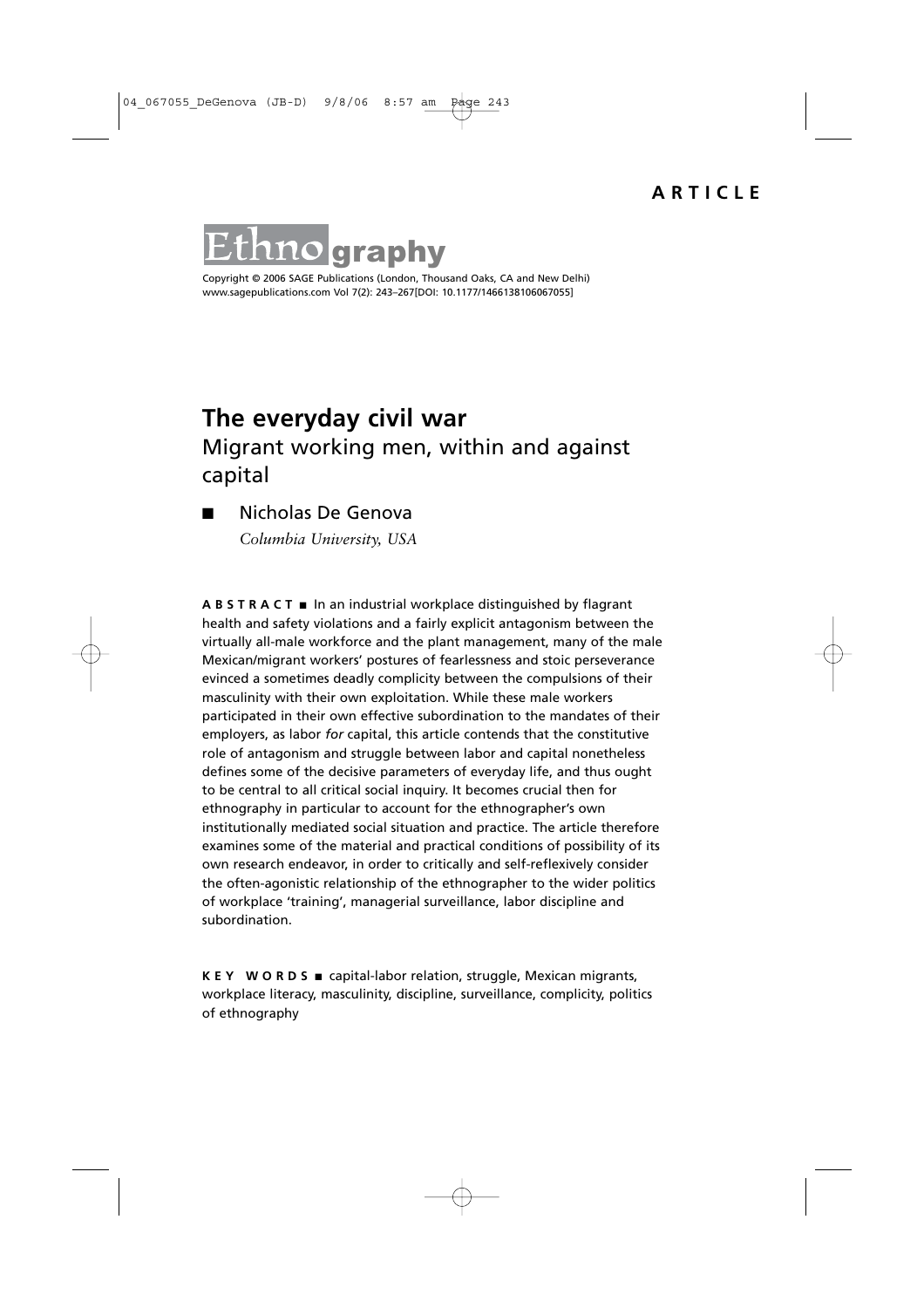The establishment of a normal working day is . . . the product of a protracted and more or less concealed civil war ... (Marx, 1976 [1867]: 412)

Much as labor itself has always and everywhere been the truly integral and indispensable motive force driving the processes of capitalist production – in effect, the veritable subject of its own exploitation and alienation, or indeed, its objectification as capital – so also have laboring people, always and everywhere, been situated as historical subjects in an intrinsically antagonistic relation to their subordination to the dictates of capital, and hence an always volatile and potentially insubordinate force. Indeed, perhaps the single most significant theoretical innovation that distinguishes the Marxian social critique is 'the claim to dissolve all externality' (Holloway, 1995: 159). Labor *within* capitalist social relations is, in this sense, always – simultaneously – labor *for* and *against* capital, leaving both inextricably ensnared in a contradictory and conflict-ridden condition (Holloway, 1995: 163–4; cf. Bonefeld, 1995). Precisely because of this unpredictable subjectivity of all working people (that is, their constitutive but contradictory agency as historical subjects), the tempo of *struggle* between these opposed classes of capitalists and laborers is necessarily uneven and locally specific. But struggle never exists as some kind of sheer subjectivity in an *external* relation to an 'objective' order of things called 'society'. Rather, the apparently objective conditions of capitalist society are themselves no more nor less than the objectification of the constituting subjectivity of human creative capacities and productive powers in an agonistic and necessarily also antagonistic process of active and open-ended self-realization through un-predetermined social relations of struggle. Capital accumulation can never truly circumvent the legacies and enduring ramifications of the uneven rhythms of social struggle and labor's *in*subordination, nor consequently the divergences of productivity, rates of profit, and so forth that embody capital's diverse accommodations to and convulsive attempts to transcend its own inescapable dependency upon labor (Holloway, 1995: 160–1). Indeed, every tentative 'solution' only exacerbates existing contradictions and generates new prospects for crisis.

The constitutive role of antagonism and struggle between labor and capital, therefore, defines many of the decisive parameters of everyday life, and thus, I would contend, ought to be central to all critical social inquiry, especially ethnographic work, the ostensible goal and arguably most singular distinction of which is precisely to elucidate the otherwise opaque textures of the everyday and excavate from the apparently mundane an immanent critical knowledge. Such an immanent critique, however, must attend to the simultaneity and mutual constitution of both subordination and insubordination, in an unresolved (and decidedly non-teleological) dialectical relation by which the thing-like character of social relations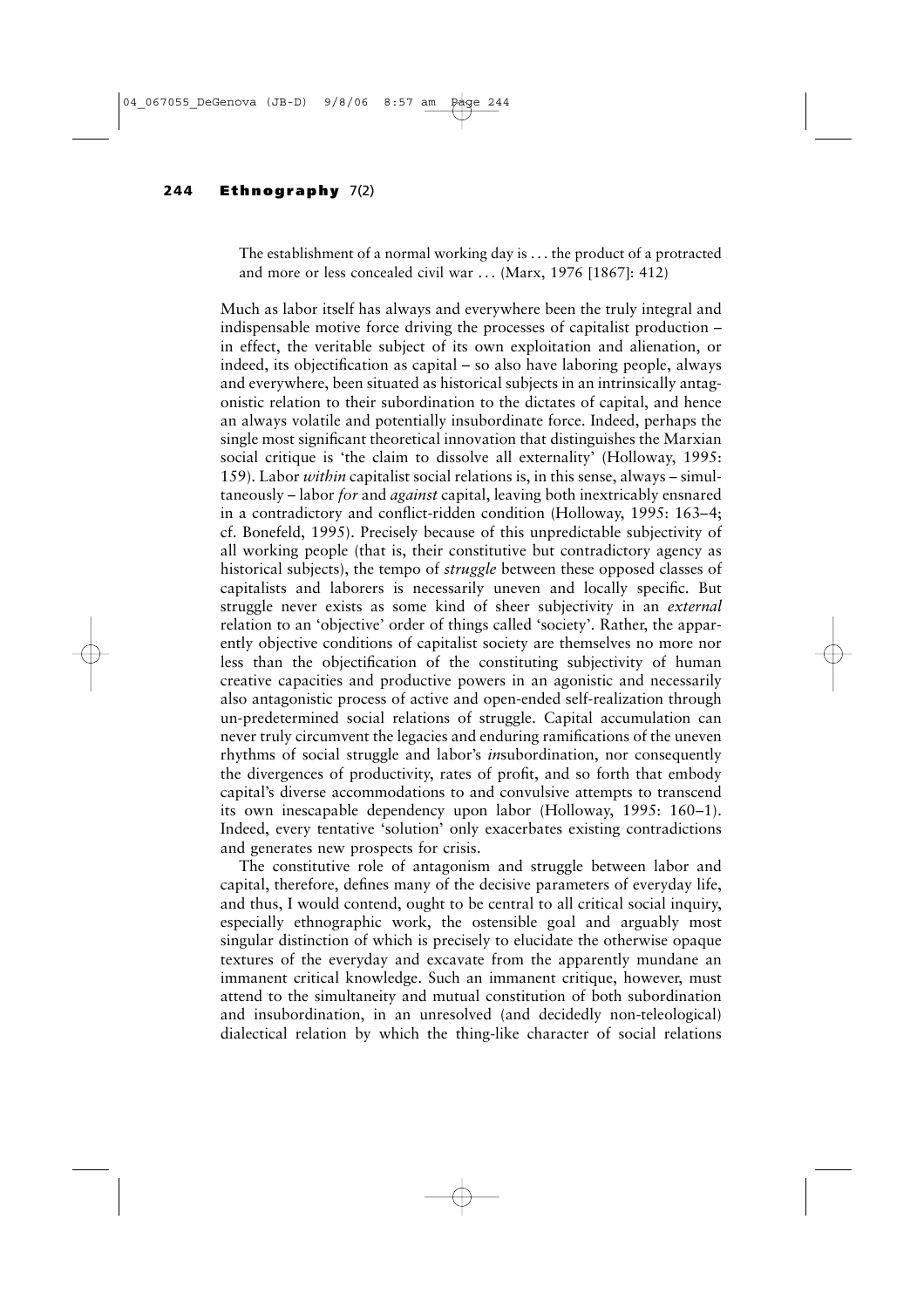emerges precisely as the product and consequence of the ongoing and continuous processes of subjectivity and its objectification, and so also diverse formations of subjection that are always nonetheless conflicted and incomplete. In the spirit of these propositions, this article draws from my ethnographic research in Chicago during the mid-1990s, in an industrial workplace that I call Caustic Scrub where I was employed as an instructor of English as a Second Language (ESL).1

#### **'Dirty work' at Caustic Scrub**

Caustic Scrub was a kind of industrial service station, devoted to cleaning chemical products out of tanker trucks that had delivered their cargos and now had to be prepared for subsequent loads; in addition to truck tank cleaning, Caustic Scrub was also engaged with cleaning chemicals out of other types of industrial transport containers, and of course, chemical waste disposal, as well as subsidiary operations involving tank demolition and disposal. Although this was not a large workplace, Caustic Scrub was a corporation with operations across the United States, and the Chicago plant was one of the company's largest installations; furthermore, it was certainly one of the busiest, owing to Chicago's geographical centrality on the national scale as a transportation hub. The plant maintained three regular shifts, and operated 24 hours a day, seven days a week. There was considerable variability among the chemical materials that workers had to handle and the processes required for each job, as well as variability across shifts, and likewise, extensive variability in the sizes of the jobs, the corresponding durations of the cleaning processes, and the content and proportions of often 'caustic' cleaning agents required for each tank to be serviced. All told, this was a fairly complicated business, and a potentially deadly one. It was also largely presumed to be a remarkable exemplar of 'dirty work'. However, much like the largely unexamined vagaries of the notion of 'cheap labor', critiqued by Michael Burawoy (1976: 1056–7) – whereby the necessary question, '*Cheap with respect to what*?' must inevitably be transposed into: '*Cheap for whom with respect to what under what conditions*?' – so the notion of 'dirty work' itself tends to entail a panoply of unexamined and uncritical presuppositions that exceed the literal sense of inordinate exposure to one or another kind of 'dirt' or 'dirtiness' and imply a diffuse economy of moral distinctions involving humiliation, degradation, and abjection. What finally counts as menial or demeaning 'dirty' work, much like which workers are ultimately counted as 'cheap' labor, has to do fundamentally with the everyday struggles of working people over the terms and conditions of their exploitation (Salzinger, 1991). The degrading and dangerous aspects of the labor process at Caustic Scrub were inseparable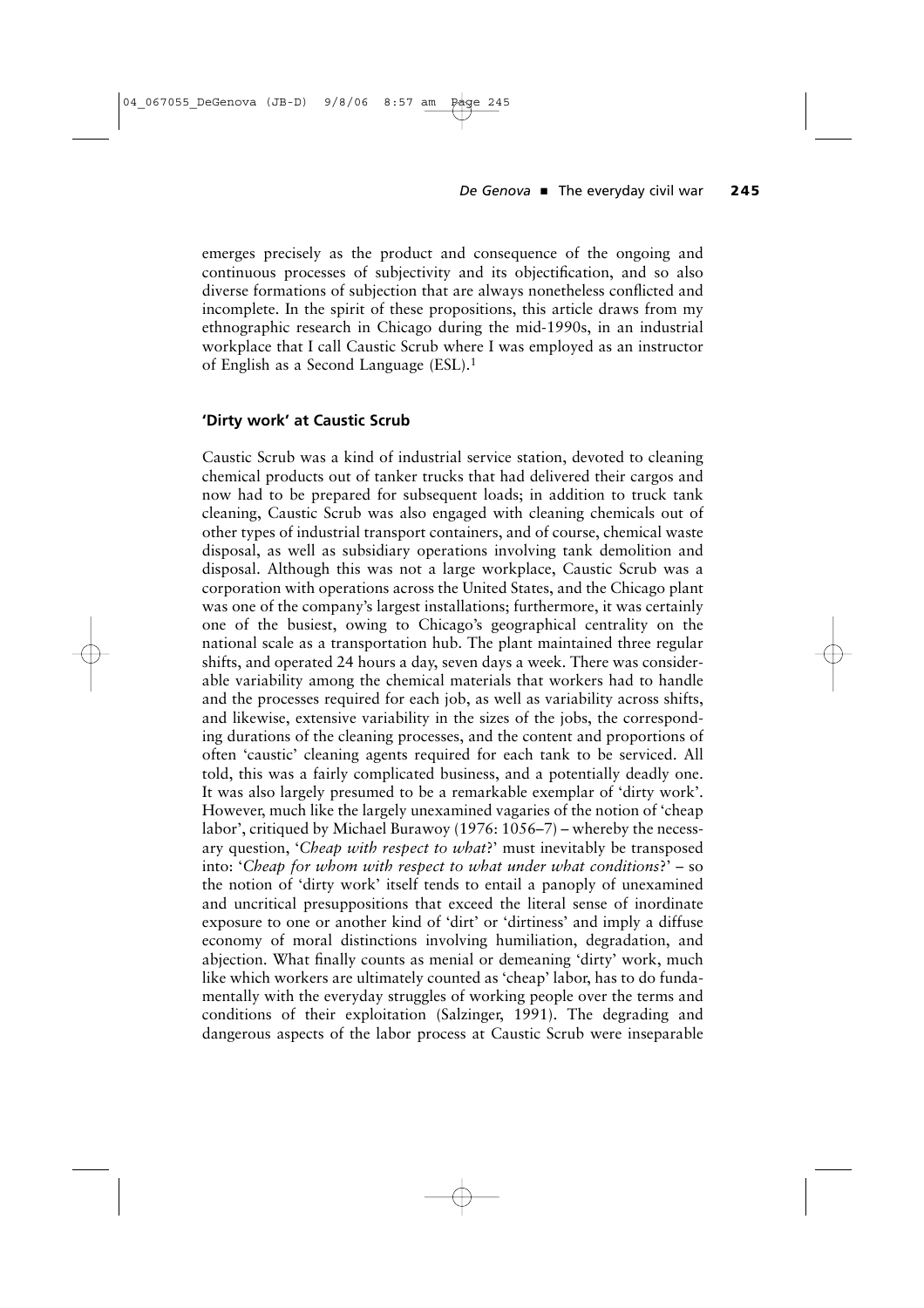from the extent to which management could routinely undermine the workers' diverse efforts to counteract or subvert their own effective subordination. Whereas some of Caustic Scrub's competitors were unionized, notably, the Caustic management was fiercely anti-union; their competitiveness and profitability apparently depended upon it. Furthermore, there were far more severe 'quality' standards and specifications now (in 1995) than had been in place only 10 years prior, imposed both by federal regulations as well as transnational corporate customers.

The contradictions of workplace literacy that arise from the place of 'training' in labor discipline had diverse ramifications for my own institutionally mediated social situation and practice, both as a workplace-based ESL instructor and as an ethnographer.<sup>2</sup> While I was teaching three ESL courses at Caustic Scrub during the autumn of 1995, the institutionally embedded contradictions between these disciplinary aspects of workplace 'training' and my own critical pedagogical and also ethnographic aspirations became quite pronounced. During this period, of course, I spent a great deal of time at this workplace each week, and came to know a large number of people who comprised the relatively small, predominantly Mexican/migrant and virtually all-male workforce.<sup>3</sup> Indeed, I probably was teaching all of the more than two-thirds of the workers who were officially designated as 'limited English proficient', all of whom had migrated from Mexico. The ESL courses that I taught at Caustic Scrub, however, were different from others I had taught elsewhere. In general, I was paid by a workplace literacy program that employed instructors and sent us to teach at the workplace sites of the program's corporate clients. I was never employed (or paid) directly by any of the companies involved, and the courses were largely funded by grant money that had been applied for by the consortiums of my employer and the manufacturing companies that were its clients. In the case of Caustic Scrub, in contrast, my services as an ESL instructor had been hired by a private consultancy that had been contracted by Caustic, minimally to regularize its procedures, but also prospectively, however implausibly, to try to straighten out some of the Chicago plant's most glaring health and safety violations. Thus, the particularities of the institutional setting in which I was working were especially salient.

My supervisor at this consulting firm, Harold, informed me that Caustic Scrub had literally no official, documented procedures for its labor processes whatsoever. The firm had therefore been contracted to produce step-by-step job descriptions that would comprise a practical procedures manual, as well as related job-training materials. The company's existing safety policy manual had been devised purely and singularly for federal regulators in the Occupational Safety and Health Administration (OSHA). The manual had never been distributed, nor read at all by any of the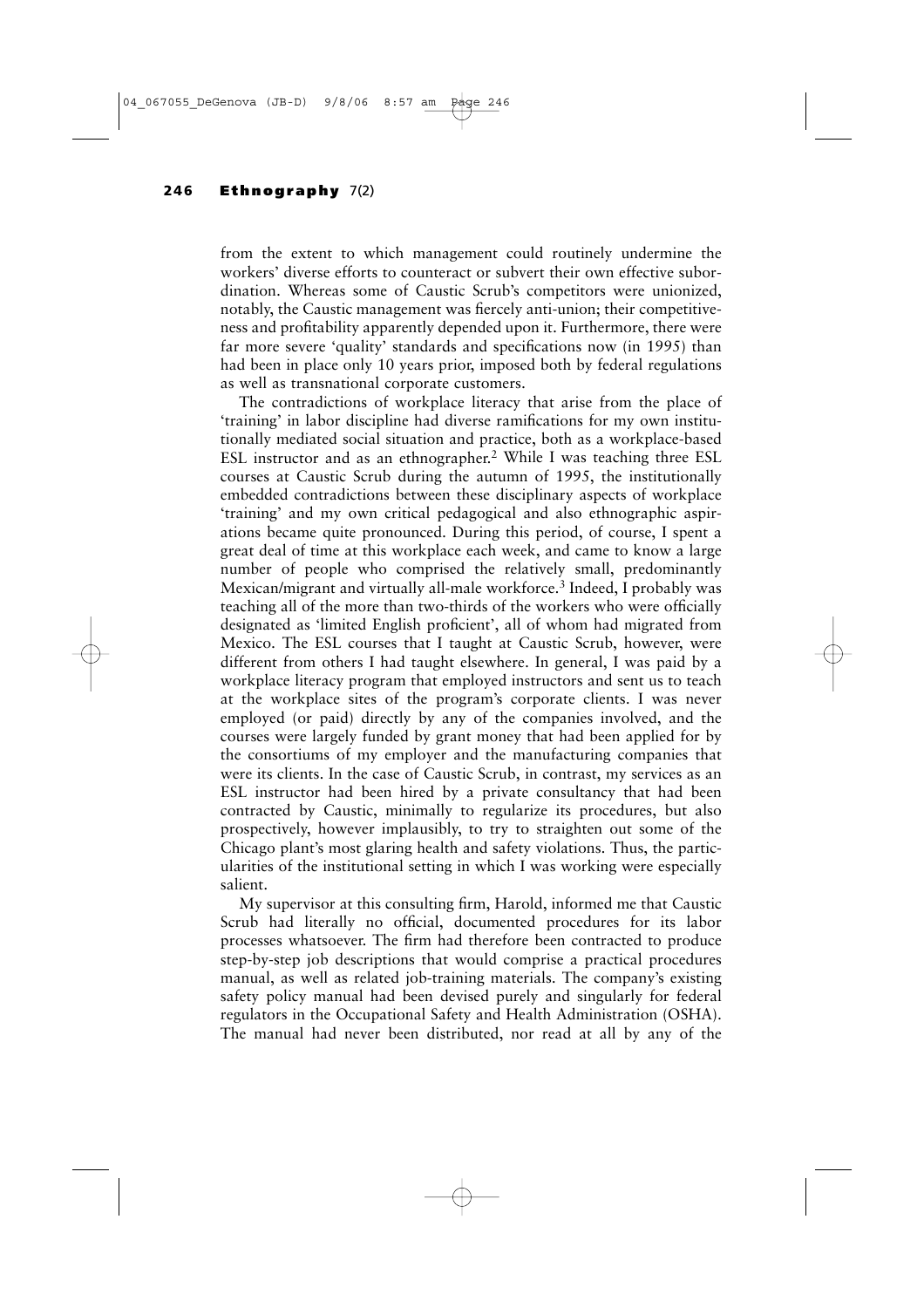personnel in the Chicago plant (neither the production workers nor even the management), and would not have been comprehensible to most, even if it had. On the one occasion when the company pretended to comply with OSHA's requirement of safety training, some 50 people were corralled into one small room for a day and a half. At that time, workers were paid 'incentives' for attendance in the training sessions, and promised 'bonuses – pending performance', but they were never informed of any clear or definitive criteria by which to earn those safety bonuses. In the opinion of my supervisor at the consultancy, Caustic Scrub's existing labor process was fairly anarchic. From the standpoints of health and safety, the procedures that were actually in practice were, in Harold's words, sometimes 'excessive', other times 'insufficient'; as he put it, there was 'total variability'. Likewise, the recycling requirements of the federal Environmental Protection Agency (EPA) had served to encourage the company to intensify its circumvention of health-and-safety regulations in the interests of reducing production costs. As a result of over-recycling, there was a perennial depletion of the efficacy of the plant's 'caustic soda'. By over-using the caustic cleaning agent, the company routinely ran the risk of releasing contaminated containers as 'clean'.

#### **The manly mediation of life and death**

The handling of industrial chemicals generally entailed the requisite legalism of extensive written materials (typically, in English only) that were highly specific and technical, and generated in print so small that it was barely legible. If the Mexican/migrant workers at Caustic had indubitably been employed in this dangerous work because the management had identified them as a workforce whose legal vulnerability was presumed to ensure a disinclination to challenge the terms of their exploitation, an additional benefit to the management's larger goals of reckless profit-making was precisely that these migrant workers could not read the precautionary materials about health-and-safety hazards. Given the exceptionally high risks to the workers' physical well-being, coupled with the company's concerted efforts to evade health-and-safety regulations in the interests of productivity and the realization of high profits, it was hardly surprising that despite a predominantly Spanish-speaking workforce in the Chicago plant, the company had consistently resisted any written communication in Spanish. The company left the Mexican/migrant workers to discover these lethal risks the old-fashioned way.

During my first class sessions at Caustic, I became quickly aware of just how lethal these risks truly were. Using an occupational safety warning poster that was ubiquitous in the workplace (due to an OSHA regulation),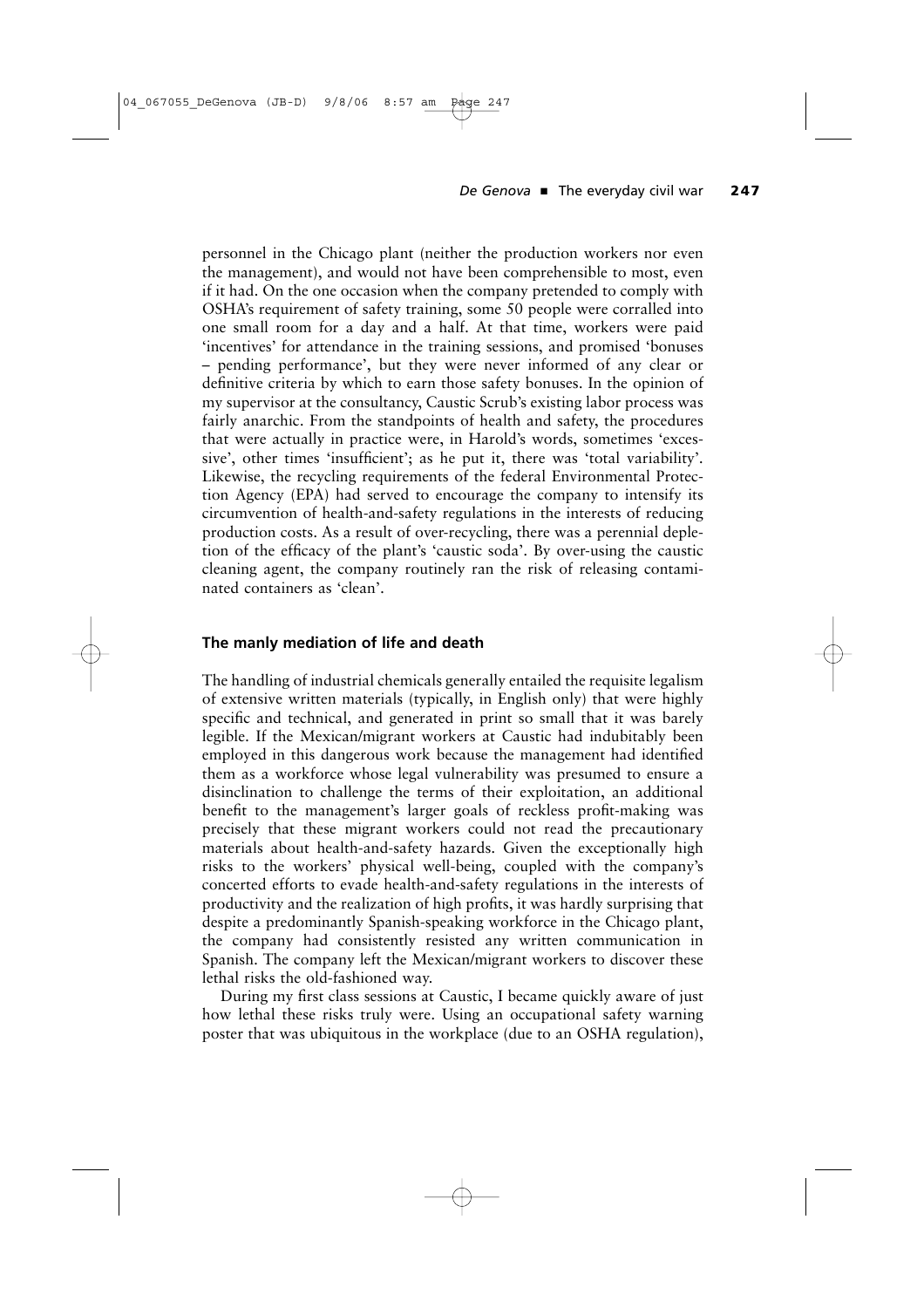but which existed only in English and the content of which had never been presented to them in any comprehensible manner, I asked workers in my classes to identify the risk index numbers that they were accustomed to encounter in their typical everyday work situations. Although the index they commonly encountered for reactivity tended to be low, they were nevertheless occasionally handling 'materials that can become unstable at high temperatures and pressures ... and may react with water'. For flammability, the workers identified the number 3 as the index with which they were most familiar, registering a 'serious hazard' as they were handling 'materials capable of ignition under almost all normal temperature conditions'. In the category of health, the number 4 was an index that they repeatedly encountered on a daily basis; it indicated a 'severe hazard', the maximum hazard in this category. I explained that, according to the warning poster, this meant 'major or permanent damage may result from single or repeated exposures', and furthermore, that materials carrying that rating could be 'life-threatening if exposed even one time only'. The workers merely laughed cynically. Edmundo, a 25-year-old migrant from a small rural town in Guanajuato who had been in the US for five years and had been working at Caustic for four of them, concluded, 'Well, we're already dead.'

Concerning this quite elementary and essential matter of life and death, the course participants went on to relate to me how a year and a half earlier, a worker had died after only one week on the job; he had fallen into a tank filled with 'stripper' at a temperature of 150 degrees and was burnt to death. Likewise, only two months prior to this discussion, a worker had not been wearing a security harness while standing atop a tank that he was cleaning, and he slipped and fell to the concrete floor. As the hard hat he was wearing had no strap to secure it, he cracked his skull. In light of these men's intimate acquaintance with such grisly tragedies, the palpable threat of injury and death nevertheless implicitly affirmed precisely the contrary of Edmundo's wry pronouncement: whereas others had indeed been killed at Caustic, they were able, amidst countless daily hazards and risks, to take comfort in the visceral fact that they were still very much alive. Indeed, many of these men had even come to exude a definite inclination to endure the severities of their work without abiding by various safety precautions. In light of such a potentially disastrous masculinist ethos of audacious disregard for certain safety concerns, Edmundo's boldly fatalistic remark, and his implicit stance of effectively laughing in the face of death, can be understood as the expression of a will to transpose these men's extraordinary vulnerability into a kind of defiant but empty bravado.

The masculinist recklessness of many of the workers notwithstanding, however, the overwhelming inattention to safety training and protections was only possible, ultimately, due to flagrant managerial negligence and a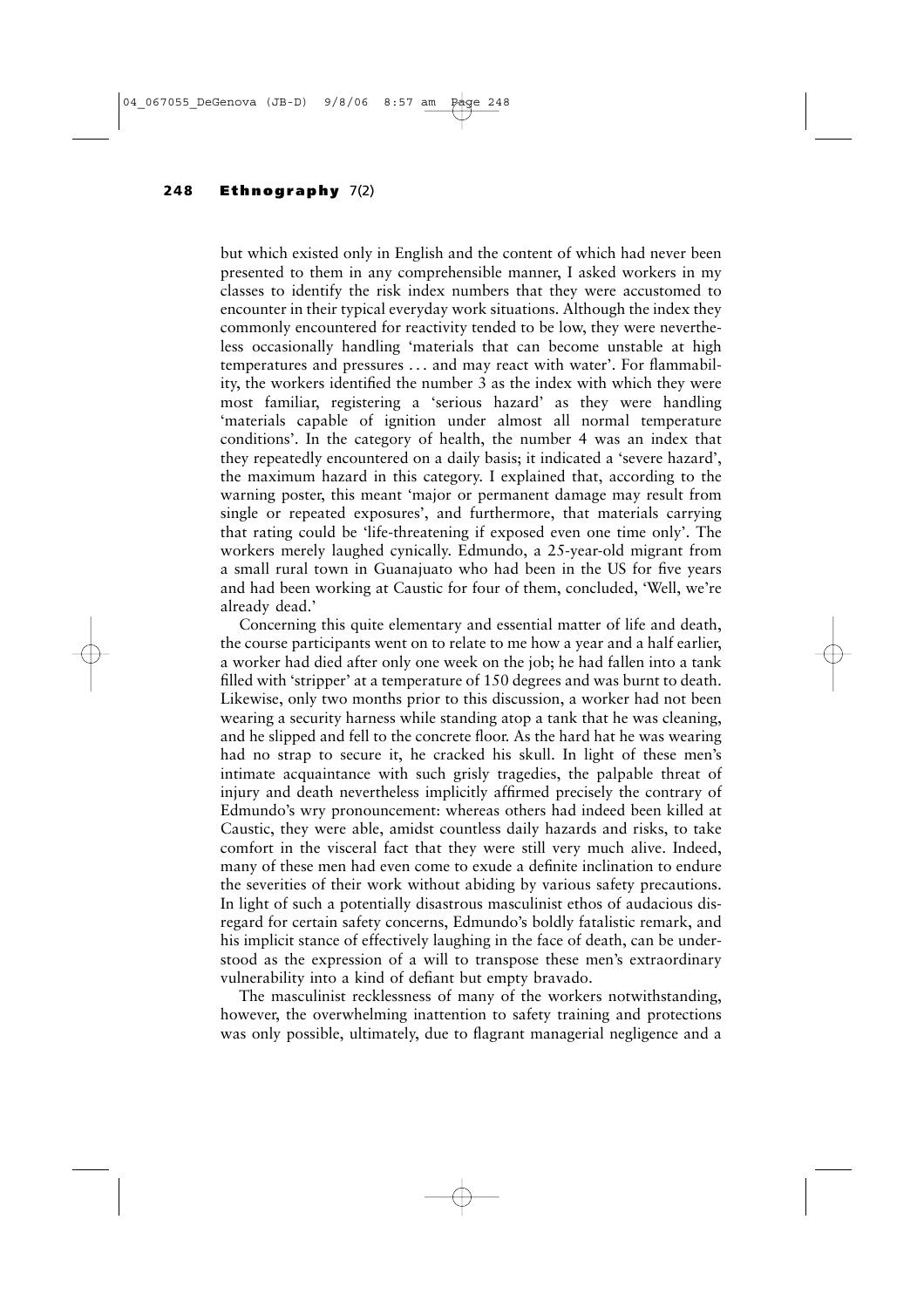deliberate mandate for high productivity at the expense of any serious consideration of the workers' safety. Leslie Salzinger has suggested:

Understanding that capital makes rather than finds ... workers, and that gender is implicated in that process . . . gives us new tools for thinking about how we might challenge the terms under which global production takes place. Thus, starting from the feminist injunction that the personal is political, we add the economic, making visible the connections between the production of subjects and the production of commodities. (2003: 2)

Understanding furthermore that capital is nothing more than the objectified and alienated form of labor itself, and that workers are ultimately the ones who truly make the very material preconditions for their own continued domination, it becomes still more vital to inquire into the active *participation* and ultimate collusion of working men and women in their own exploitation (Burawoy, 1979a), as well as their still more elementary reproduction as (gendered) members of a working class (Willis, 1977).

The specifically gendered character of capitalist exploitation has been admirably but predictably foregrounded in feminist studies of female workers (e.g. Ong, 1987; Peña, 1997; Salzinger, 2003), but there remains a great deal of critical work to be done to truly de-sediment and subvert the pervasive and normative figuration of the generic category *worker* as a decidedly masculine, albeit unmarked, individual. In this regard, as Carole Pateman (1988) has argued persuasively, the very premises of the male worker's participation in the wage-labor contract are themselves derived from, and a manifestation of, a more defining political fiction of modern patriarchy whereby the public is constituted as a realm of male intercourse necessarily predicated on a sexual contract and the subjugation of women. Indeed, in his classic account of automation and the ascendancy of largescale industry, Marx (1976 [1867]: 492–639) had already identified how the wage contract between a capitalist and an adult male worker (the presumed head of a patriarchal family) was 'quite fundamentally' revolutionized in a manner that perverted the formally 'free' disposition of that workingman over his own labor-power into a despotic power over the capacities of his wife and children to likewise work for wages: 'He has become a slave-dealer' (Marx, 1976 [1867]: 519). Yet, as Marx's archive demonstrates, inasmuch as this very process by which capital (that notorious leveler) historically supplanted (masculine) muscular labor-power with machinery, it both introduced newly configured gendered divisions of labor that reaffirmed the essentialized inequality between male and female labor, and also commonly recomposed class struggles as *gendered* disputes between men (capitalists and male workers), over the proper disposition of women's and children's labor. In his reflections on the particular 'paradox of doxa' that is masculine domination, Pierre Bourdieu (2001 [1998]: 1)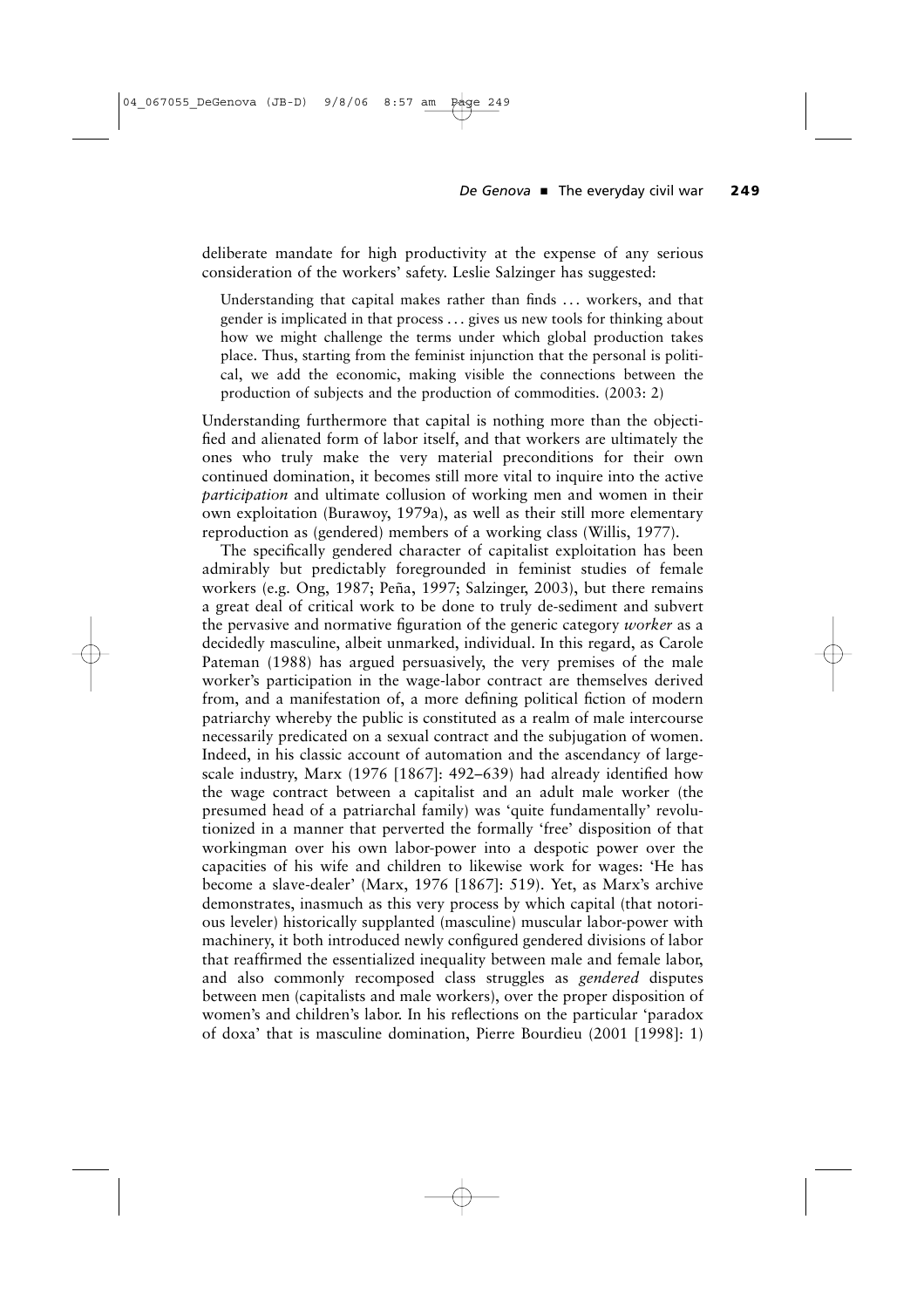addresses the 'permanent tension and contention, sometimes verging on the absurd, imposed on every man by the duty to assert his manliness in all circumstances' as a kind of 'trap' of male privilege (2001 [1998]: 50). Citing precisely the 'forms of "courage" ... [that] encourage or force [working]men to flout safety measures and to deny or defy danger with reckless behavior', Bourdieu goes on to argue that such masculine behaviors are generated paradoxically by 'the "manly" fear of being excluded from the world of men', whereby 'manliness . . . is an eminently *relational* notion, constructed in front of and for other men and against femininity, in a kind of *fear* of the female, firstly in oneself' (2001 [1998]: 52–3; emphases in original). Bearing in mind that the very meanings attributed to the (naturalized) distinction between 'the male' and 'the female' are themselves the expression of historically specific and eminently mutable formulations of hierarchical social ordering, however, men's fear of the proverbial 'female' in themselves becomes still better apprehensible and largely inextricable from the loathsome figure of the (dominated) 'female' coercively foisted upon them by the dynamic socio-political processes of *feminization* always at least implicit in their subordination to the wills of other men (Trexler, 1995). At the intersection of these diverse but interrelated vantage points, it becomes more acutely clear that the male workers' postures of fearlessness and stoic perseverance at Caustic Scrub serve as evidence of a sometimes deadly complicity between the compulsions of their masculinity with their own exploitation, and the laborious affinity between their subjection precisely as working *men* and their subordination to the mandates of their employers.

## **The 'productivity problem' and the production of language**

Caustic Scrub's major operation in the Chicago plant was considered to be 'a productivity problem'. 'Productivity', in this context, was measured in tanks-cleaned-per-worker, as well as tanks-cleaned-per-shift. The overwhelmingly Spanish-speaking Mexican/migrant workforce in the Chicago plant had to regularly interact with an overwhelmingly English-speaking population of truck drivers who delivered their tanks to Caustic for a scrubbing. The tank truck drivers were frequently impatient, in part because they were not ordinarily paid for delays that might occur at the 'tank wash'; they were paid per load, and the necessary intermittent processing of the tanks was treated as incidental. It is quite plausible to presume, moreover, that many of these truck drivers were also frequently impatient if not outwardly hostile toward the Mexican/migrant workers in the Chicago plant – because many of them may in fact have been racist whites. Several contacts in the company's management as well as the consulting firm, for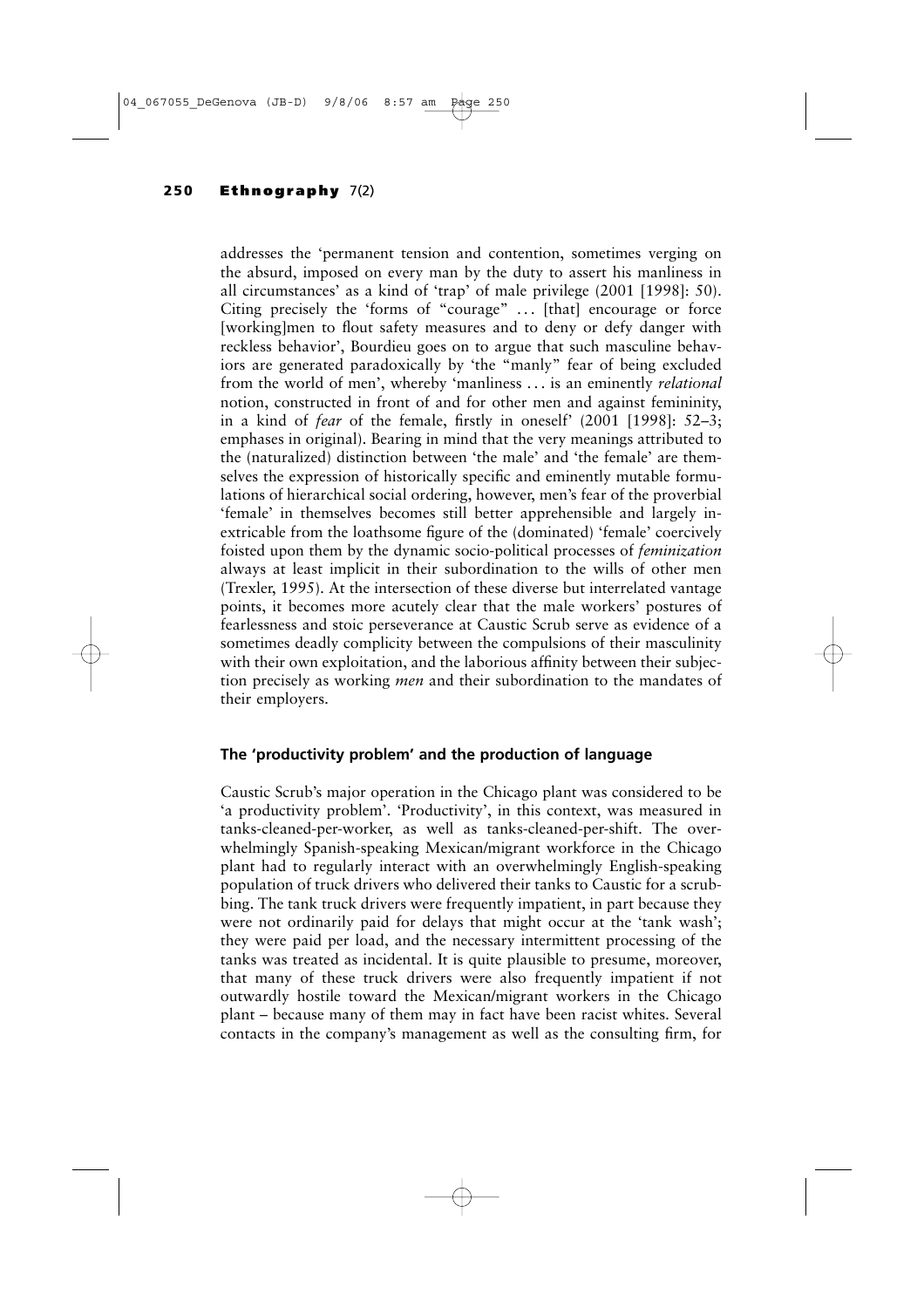instance, reported to me that the predominantly white truck drivers were commonly inclined to blame delays in delivery on 'the dumb Mexicans' at Caustic Scrub. Furthermore, such remarks were often accompanied by characterizations of the truck drivers as commonly speaking with 'a heavy Southern drawl', which was considered by Caustic management to be a further impediment to 'efficient communication'. This standard managerial conceit of placing partial blame for the 'communication problem' onto the stereotypical figure of the truck drivers as 'racist Southern rednecks', or 'dumb white trash', however, by implication, served to deflect critical attention from the more systemic racism of the company's employment strategies.

The 'Chicago problem' at Caustic Scrub, from the vantage point of corporate management, was entirely a 'productivity problem' that was largely accounted for in terms of delays attributed to a 'communication problem'. The 'communication problem', moreover, was identifiable as a 'worker problem'. Above all, for corporate management on both ends of the transaction, the 'communication problem' to be remedied, finally, was identified to be – a 'Mexican problem'. As for the managements of various other industrial workplaces where I had been employed as an ESL instructor, the Caustic Scrub bosses were not impelled by any particularly idealistic motives for reshaping the language competencies of their workers. They simply imagined that a more English-proficient workforce automatically translated into a more efficient production process, and thus heightened competitiveness in their efforts to service the much larger corporations who were their principal clients. At Caustic Scrub, more than any of the other workplaces where I was employed over the preceding two years, however, workplace ESL – the production of language – was plainly and directly equated with the 'remediation' of a 'problem' of 'productivity'. This had already become strikingly clear in an early 'consultation' session with William, a Caustic vice president who periodically visited the Chicago plant from corporate headquarters. William was a polished corporate executive who was accomplished at speaking in euphemisms. He explained that Caustic Scrub was concerned about 'untapped resources in Chicago [that were] restricted by the people's inability to communicate'; he confirmed that Caustic's customers regularly reported, 'We *do* have problems communicating with the Chicago plant.' 'Untapped resources', in William's distinctly managerial idiom, signified not merely missed opportunities but also productivity that was deemed to be systematically 'too low'. Indeed, I was made aware that the funding for ESL courses at Caustic was going to be productivity-monitored; if the productivity statistics did not improve markedly with the presumed increase in 'English proficiency' among the Mexican/migrant workers (presumably, to be produced by workplace ESL 'training'), then corporate headquarters would discontinue funding.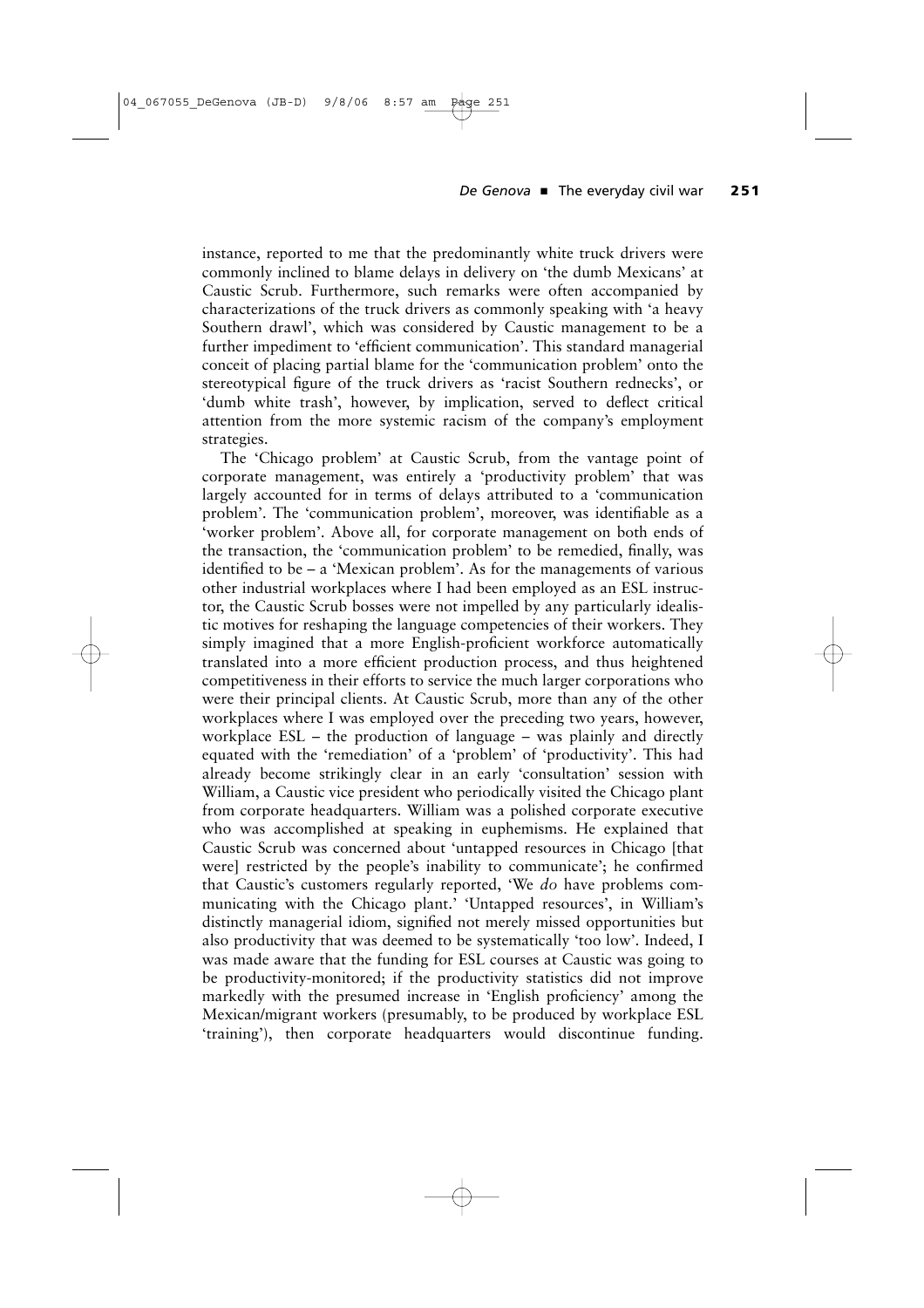Implicitly, my own 'productivity' as an ESL instructor was to be manifested in the students' increased 'productivity' in the production of language, and the latter was expected to manifest itself in higher productivity statistics for the plant as a whole.

The ESL courses that I would be teaching at Caustic Scrub had been preceded by an earlier course that had been prematurely discontinued when local (Chicago) management felt compelled to repeatedly cancel the classes due to the exigencies of 'production demands'. Nevertheless, William assured me that corporate management (in headquarters) were eager to begin 'training' and were encouraged by what they perceived to be greater 'openness' among the workers who had participated in the previous class.4 Meanwhile, he went on to explain, the company had instituted a new policy of no longer hiring people 'who can't speak and read English'. Whereas this general characteristic of virtually all of the Mexican/migrant workers who had previously been targeted as the labor pool of choice had not been perceived in the past as presenting any particularly obstreperous linguistic obstacles to the effective operation of the enterprise, a new regime was being gradually implemented in which the status of the Mexican workers as the favored candidates for otherwise thankless employment at Caustic Scrub was now plainly imperiled. A policy that formerly deployed the effectively racialized criterion of giving preference to the Mexican workers – as disproportionately undocumented (and therefore, presumably tractable) migrants – was being replaced by one that would disadvantage and increasingly exclude them, on no less racialized grounds, on the basis of their supposed linguistic 'deficiencies'. Applicants were going to be screened in 'preapplication' by the receptionist, and then their English would be verified again in a post-application 'interview'. Furthermore, William was confident that the company was beginning to get past this 'communication problem' because, as he went on to explain, 'We have been getting a higher quality applicant pool, because we've started offering better wages . . . We proactively applied a union-wage scale in order to prevent any kind of organized labor activity.' Shortly thereafter, I happened to be in the office when the acting Plant Manager of the Chicago operation, a relatively young USborn Mexican woman named Bárbara, was hiring two young Latinos – one Mexican, one Puerto Rican, both very probably US-born – who were both fluent in English. 'On pay day, people like to ask how much you made,' Bárbara explained, and then explicitly warned the new employees never to discuss their pay with the other workers. These newly hired Englishspeaking workers, William's 'higher quality applicant pool', were indeed starting the job at higher wages than the company was paying its Mexican/migrant workforce, many of whom had already been working at Caustic for several years. Two months later, Mario, a worker in one of my classes, referred to this practice of management: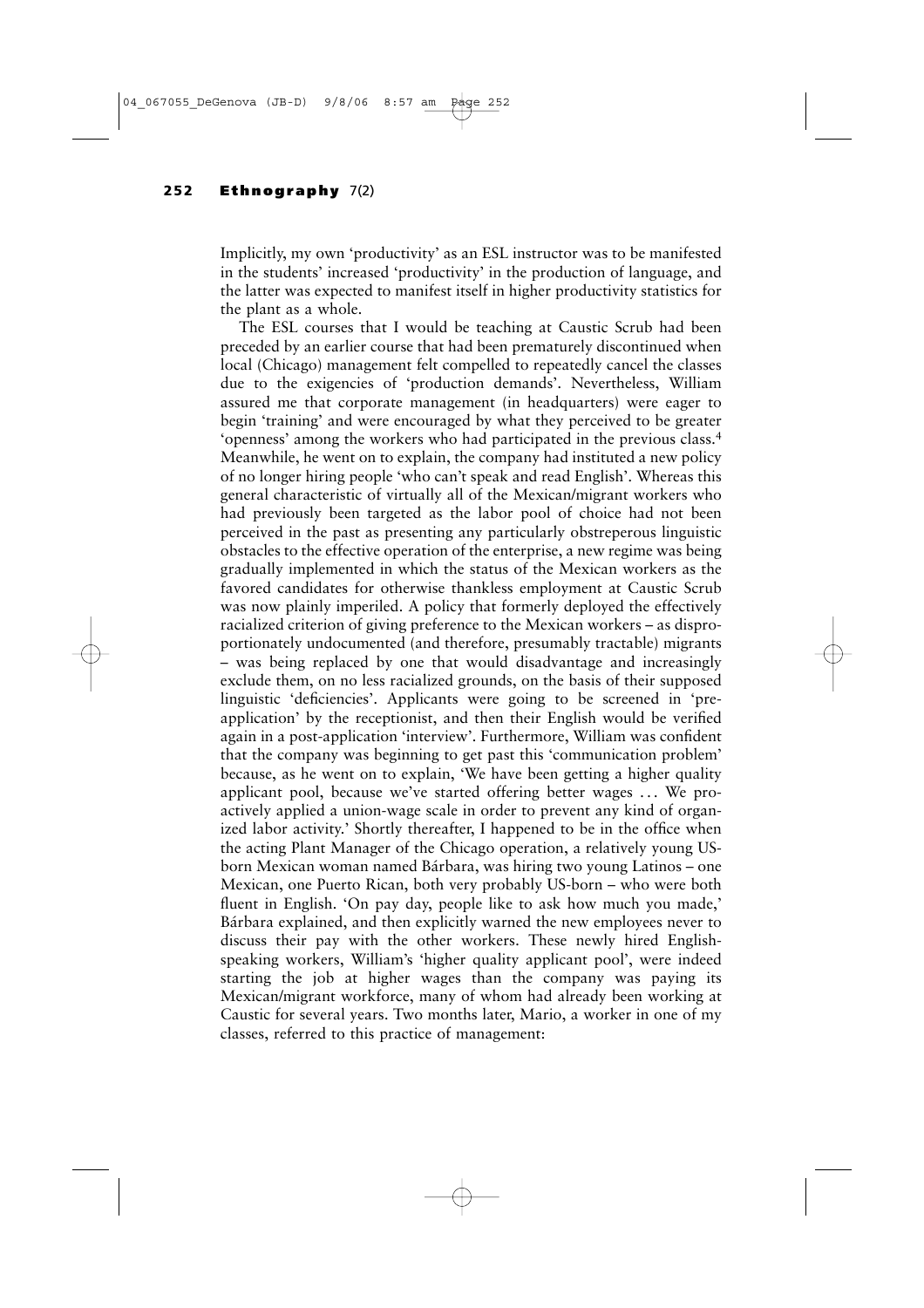Well, I don't know, maybe it's discrimination – but you can be working here for years, and then some white guy [*güero*] will bring along a brother or cousin or whatever, and that person immediately goes into some cleaner job, while the rest of us are all doing the shittiest work.

To this, the following week, Mario added:

My uncle has been here seven years; I'm here four years – we have more seniority, but still make less money than others on their first day of work, just because they speak English. We know they [the bosses] pay them more, even when they don't know anything about the job.

#### **'Knowing how to work'**

Indeed, even during the first week of instruction, the workers who participated in my classes had already begun discussing the evidence of this new hiring policy. 'The company is only hiring people who speak English now,' Mateo explained, noting that job applicants who did not speak English fluently were being turned away, even if they had previously worked in the plant and already knew the job well. Manuel added, 'They're hiring whites [*güeros*], or Blacks [*prietos*], or little gang-bangers [*gangueritos*] – and they all quit the job after three days because they don't want to get their hands dirty!<sup>'5</sup> The resentment of the Mexican/migrant workers for the company's discrimination against people like themselves (including their own former co-workers), who did not speak English fluently, articulated a sense of vulnerability that frequently manifested itself in terms of contempt for other workers whose English language could potentially be used to discipline and even displace them from their jobs. The Mexican/migrant workers frequently articulated a poignant critique of the company's intentions to render them redundant, on the basis of a stubborn rejection of the workers' Spanish language as a 'lack' of English.<sup>6</sup> The workers had been remarkably resilient in their accommodation to the lethal severities of the work, and readily denounced this frankly discriminatory and seemingly racist affront to their valiant perseverance and self-sacrifice. For precisely these reasons, however, what revealed itself to be a rather persistent inclination to disparage other workers' incapacity to endure, or refusal to tolerate, the particularly dangerous and potentially brutal character of labor subordination at Caustic Scrub, entailed an excessively masculinist (yet always ambivalent) compromise that these male workers sustained with their own exploitation. Likewise, their critique often emerged already entangled in its own racialized contradictions as well (De Genova, 2005: 147–209).

A few weeks later, a related discussion ensued in another class after one of the course participants had been abruptly removed from class for a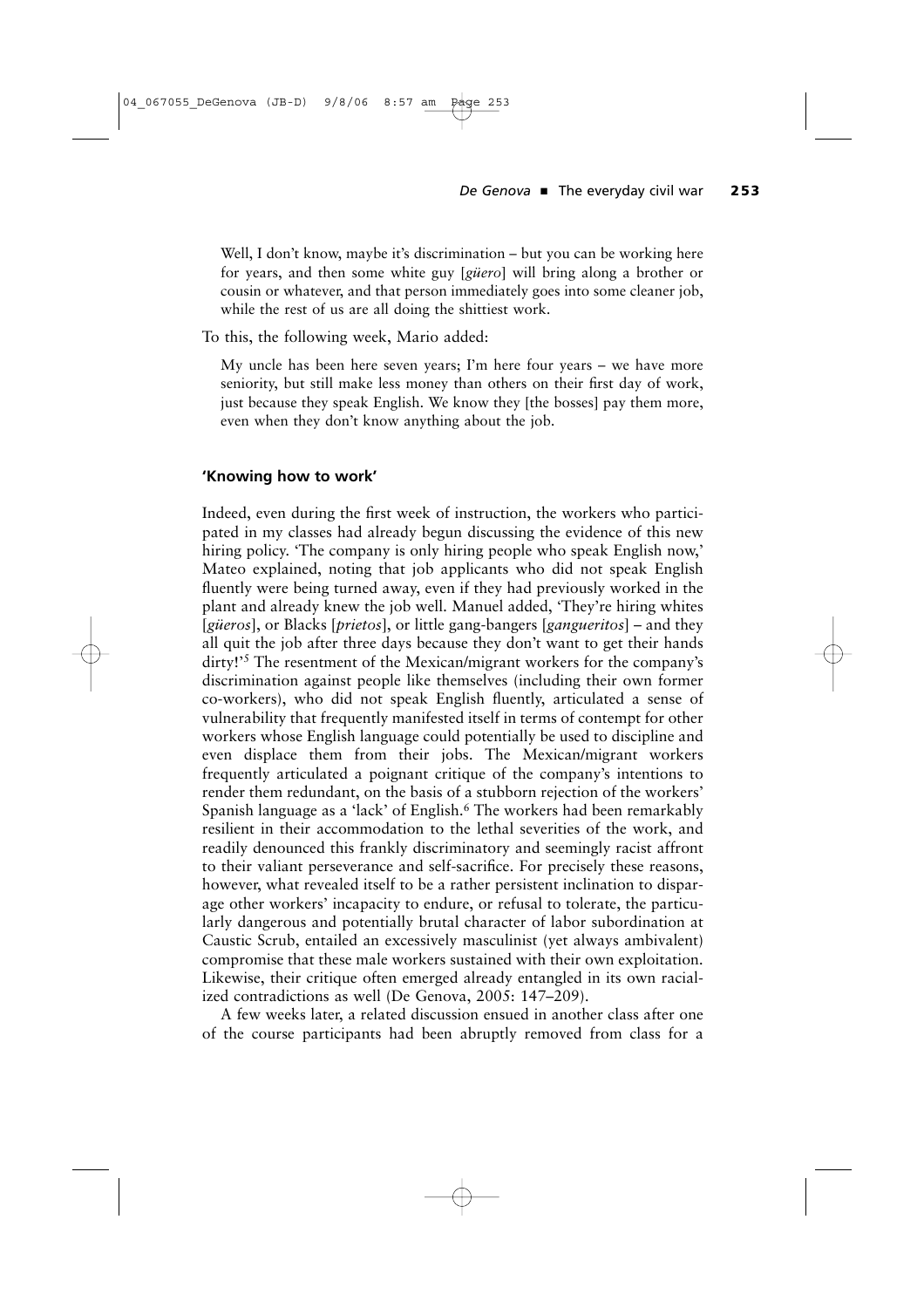disciplinary matter. In their exasperation with management, the rest of the course participants commenced to address a variety of issues. 'They think that if you don't speak English, then you don't think,' declared Leonardo, who had been working at Caustic for six years. Then, as if he was incredulously reckoning with his own realization, marveling just at that moment at this racist absurdity, and wanting to impress upon me the preposterousness of it, he said again, emphatically, 'Really, they believe we can't think!' Benedicto, who had been working five years at Caustic and was the shift leader among the tank cleaners, elaborated the critique further:

The bosses themselves don't know how to do the work – they have to ask us. There was one guy, a Tejano [a Texas Mexican], and he spoke perfect English, and Spanish – well, he didn't know Spanish so well, but he knew English – but all he knew of the job was blasting [a simple demolition job] – after four years here! If you told him to clean a tank, he'd have no idea, and he always used to ask *us* how to do things!

Leonardo responded with a knowing chuckle, and pointed out the obvious – 'Speaking English doesn't keep you from being a damned fool [*pendejo*]!'

'They can get people who know how to speak English, who even know how to read and write English! – that doesn't make them intelligent,' Mario resumed the critique with renewed indignation:

And it doesn't make them intelligent for the job. And it doesn't mean they know how to work ... Anyway, some of the bosses themselves don't even know how to read, like Mike – you could bring him this piece of paper, he'd look at it and he doesn't know!

Indeed, in a meeting with management, I had heard Mike, a white supervisor, admit quite candidly and in the presence of William (the executive from corporate headquarters), that Juan Carlos, one of the Mexican workers who migrated at a young age and had attended high school in the US, could probably do better on an English test than he could himself. Although the company now appeared to be determined to hire only Englishspeaking workers, there was in fact a consensus across the divide between workers and management in which all recognized that working at Caustic Scrub was not really about literacy. Indeed, it was precisely this that made allegations of Mike's 'illiteracy', as well as his own admissions of deficient literacy, quite beside the point.

The distinctions that Mario made are crucially meaningful: one could be 'intelligent'; one could be 'intelligent for the job'; and one could 'know how to work' – none of which was reducible to either of the others. Clearly, the practical value of being specifically 'intelligent for the job' was considered infinitely more pertinent than some abstract measure of 'intelligence' in general. More important still, 'knowing how to work' – which was very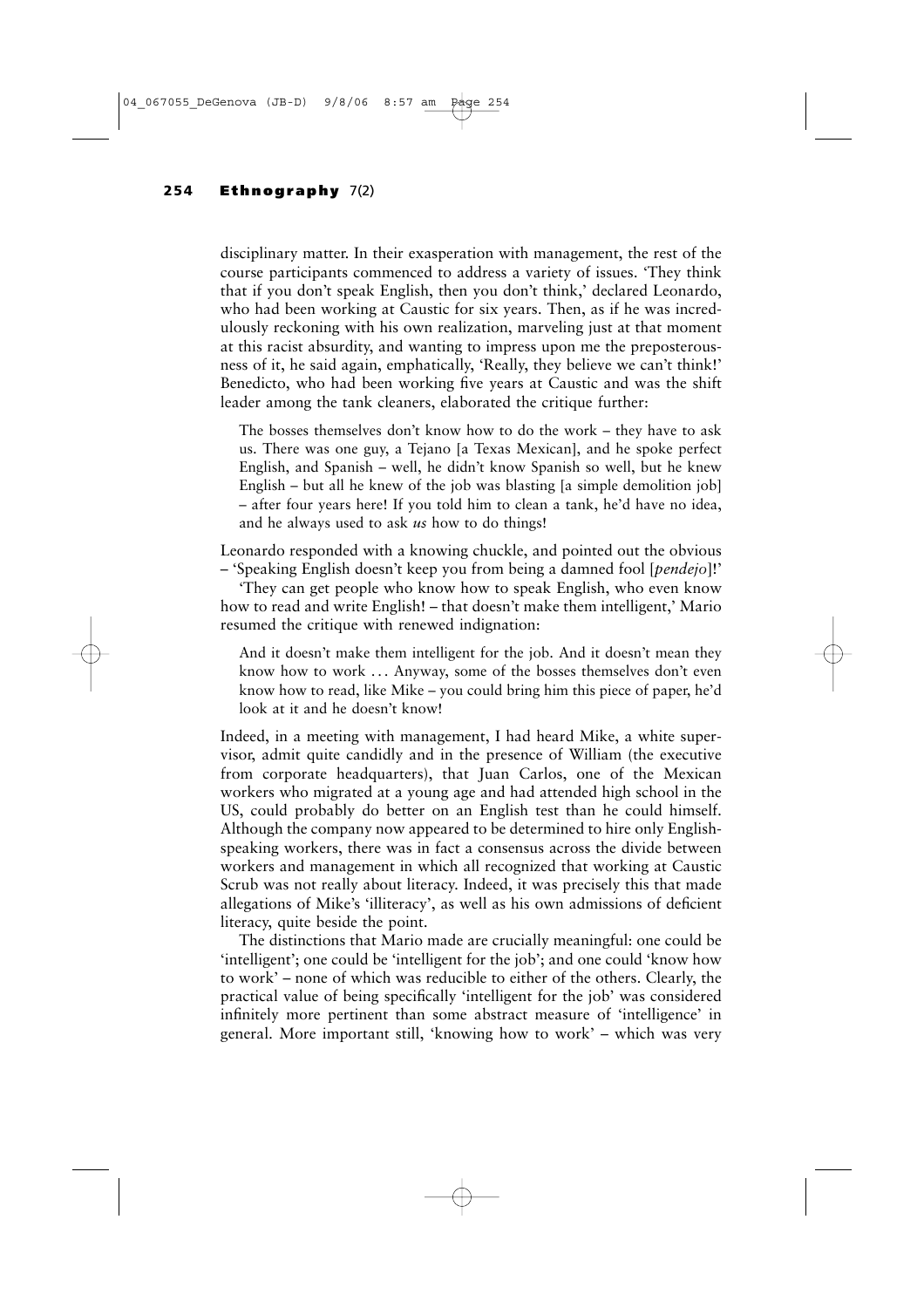much related to 'wanting to work', or being willing to 'get your hands dirty' – were all masculinist qualifications that the Mexican/migrant workers who persevered at Caustic invoked to distinguish themselves as a group (and the specific commodity that was their racialized labor-power) from others whom they admonished as too soft (or simply too 'lazy') to withstand the labor requirements in this workplace.

'You see, Nicolás', continued Benedicto, who had been in the US for 15 years, addressing himself directly to me now:

*this* is what we need English for – because every boss in this company is a stupid motherfucker, and they're all full of shit! ... We're not really going to learn English when we're all Mexican here and speak only Spanish, much less the older guys [some of whom were already nearing retirement age, and had never had any formal education whatsoever, even as children in Mexico] – but we could use English to defend ourselves with these fuckers!7

To this, Mario, who had been working at Caustic for four of his 10 years in the US, added, '. . . and we could use it to go somewhere else and get a *better* job.' Leonardo was quick to agree with this sentiment:

Yes, that's true. This is dirty work, but there's a lot of dirty work, and some is much dirtier. You go to any one of those places, and you'll see the one who doesn't speak English doing all the dirtiest jobs. And if you have two guys start the same day in the same place, and one speaks English and the other doesn't, the one who speaks English will always get the cleaner job, and the one who can't speak English gets sent to the dirtier one. And we know this work is better paid in other places – the drivers tell us, it just comes up in talking. We know they're taking advantage of us here.

It is particularly revealing here to consider the shift from a competitive valorization of the masculine willingness to 'get your hands dirty', presumably exuded as a kind of communal distinction by the Mexican/migrant workers and bombastically celebrated in their agonistic self-defense, to the express desire to both mitigate the stigma of the 'dirtiness' of their work at Caustic and to seek avenues for some kind of redemption from the distinctly more unassuming and less heroic defensive predicament of knowingly being 'taken advantage of'. Inasmuch as their Spanish language was systematically produced as a fundamental *lack* of English and likewise racialized as a defining feature of their irreducible non-'American'-ness/non-whiteness, moreover, Mexican migrants in Chicago ubiquitously associated their modest efforts at English language acquisition as a matter-of-fact problem of 'self-defense' (De Genova, 2005: 45–52; De Genova and Ramos-Zayas, 2003: 146–51).8

Mario now refocused the discussion on the educational credentials of the management in Caustic's Chicago plant: 'Hey, do these people [the bosses]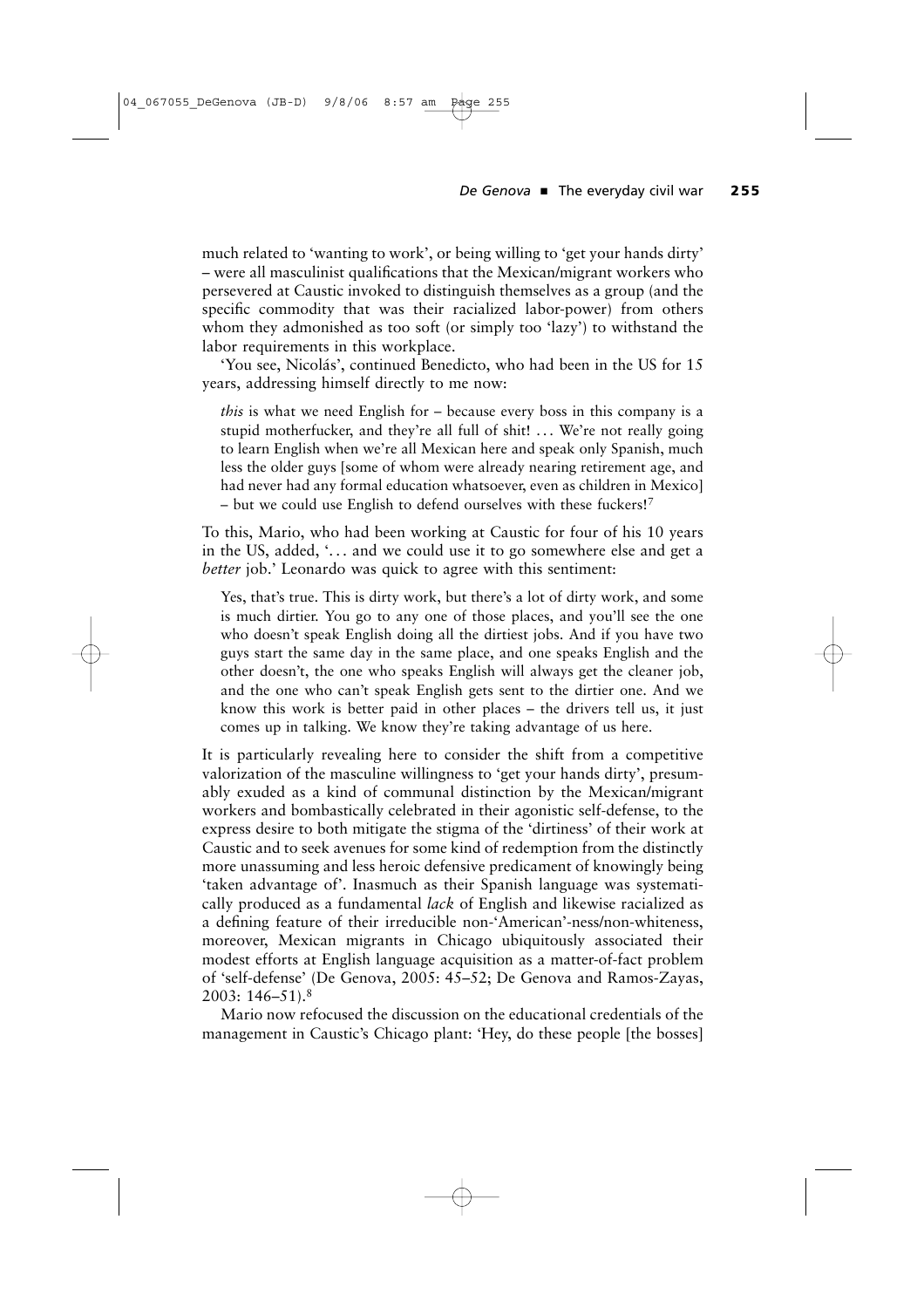even have diplomas?' Benedicto provided one example: 'Jo Ellen has her papers to be a nurse; she used to be a nurse!' Mario demanded, 'So what's she doing in *this* place if she can get a nurse's job?!' Now, having masterfully piqued our curiosity, Benedicto supplied the answer, first with a simple gesture – mimicking someone smoking marijuana: 'Because they don't check up on you much here, and if you don't look right, they let you get away with it – she gets high a lot.' The incompetence, lack of education, and plain stupidity of the local management – all favorite themes among the workers at Caustic Scrub – could also be supplemented, apparently, in such a relatively small workplace with a rather shallow managerial bureaucracy, by a fairly intimate knowledge of their bosses' illicit secrets. This kind of knowledge at close quarters, a contemptuous familiarity indeed, contributed to a more or less permanent sense of insecurity and jeopardy among the managers of the Chicago plant themselves – especially given redoubled vigilance and heightened pressures put upon them from corporate headquarters to resolve 'the productivity problem'.

### **'Production comes first'**

These circumstances quickly became rather volatile as they pertained to my relations with Bárbara, the acting Plant Manager. Even before the first week of instruction, Bárbara seemed to be excessively concerned about what the workers might reveal to me. 'You're probably gonna hear a lot of their complaints, as if you're some kind of savior who can do everything,' she remarked preemptively and disdainfully, 'So you'll hear their bitchin' – you know, the regular stuff about how "unjust" everything is.' After the first week's classes, Bárbara inquired pointedly, 'So how's class? Did they do what I said they would?' I feigned not knowing what exactly she was referring to, and then, after she posed the question more explicitly, I disingenuously assured her that there had been no discussion of any 'injustice' – it was strictly about learning English. Bárbara was not officially the Plant Manager but rather had merely been designated to take up the responsibilities of that position on an indefinite but temporary basis; she did not enjoy the full status or material advantages that could otherwise have been expected to come with the job. The less visible but ultimate authority over Caustic Scrub's Chicago plant rested with a white man named Doug. Nevertheless, in such a relatively small workplace where the managerial hierarchy was not very extensive, Bárbara, a young Mexican woman born in the US, largely because of her bilingual capabilities, effectively operated as the ultimate authority over the everyday organization of labor subordination and discipline for the predominantly Spanish-speaking (Mexican/migrant) male workforce.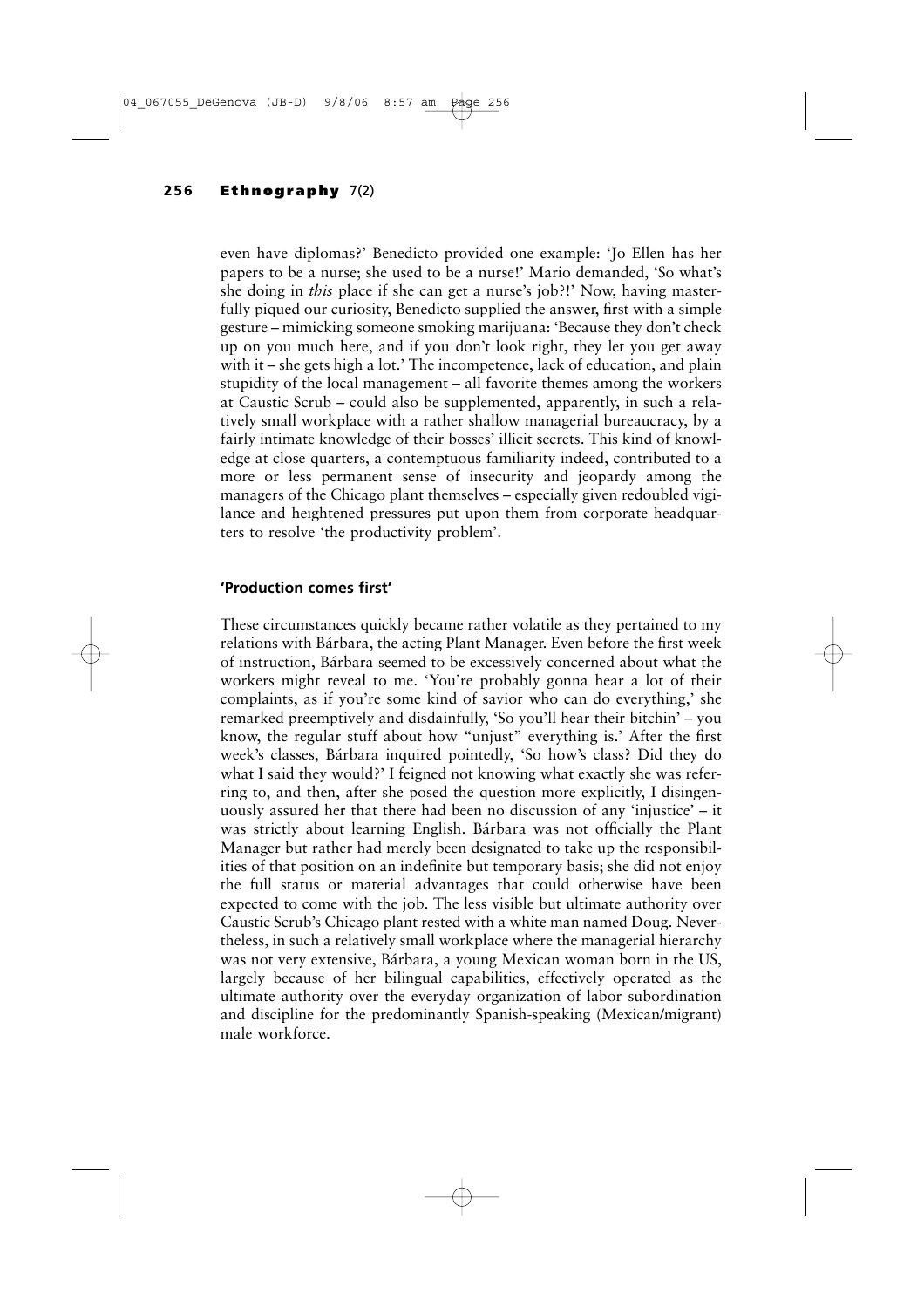On one occasion while Bárbara was speaking to one of the ESL classes, Patrick, one of the white supervisors, was present and chided her, teasingly, 'This is English class – so speak English to 'em!' One of the course participants, Manuel, turned to Patrick with a sarcastic and slightly threatening smile, and sternly told him in English to leave them alone. 'If two Mexican people want to speak Spanish, that's their business,' Manuel asserted, 'and anyway, you should learn some Spanish.' Then, shifting to Spanish in order to demonstrate his point by openly humiliating the unwitting Patrick as a representative of both management and an embodiment of the more general hostility of white 'American' society, Manuel muttered disdainfully, '. . . *¡pinche maricón!* [fucking faggot!]'. The rest of the class openly laughed at Patrick in affirmation of Manuel's intervention, the flagrant affront of which of course achieved an intensified aura of audacity and fearlessness exactly because it was posited in virulently masculinist terms that answered Anglo hegemony by denigrating and demoting the manhood of its wouldbe defender. As a supervisor, Patrick of course had recourse to other means for settling accounts with workers with whom he had grievances. Not more than a week or so thereafter, I happened to be present on one occasion when Patrick casually but meaningfully inquired of Bárbara, 'So if you're in charge now, can I fire four or five of 'em?' She replied without any hesitation, 'Yep! We're cleaning house!' Three hours later that same afternoon, it was Manuel himself who was summoned into the office – not to be fired (at least, not on this occasion), but to make a telephone call informing one of his co-workers of his dismissal. As the other worker was not home when he called, Manuel simply and with no undue delicacy left the message that the company did not want him anymore, and that he would be expected to return his work uniform.

During the first week of classes, as if to reaffirm that participation in the English classes was indeed 'work', and as such, subject to the management's scrutiny and surveillance, Bárbara announced at the beginning of each of the three classes that an employee time clock was going to be installed in the conference room for the workers who were attending ESL class. She explained that if they should fail to punch the clock, they would not get paid – condescendingly repeating three times during the course of her announcement, 'You're not kids anymore! [*¡Ya no son niños!*]' Bárbara assured the workers, moreover, that if they neglected to punch in, she would show them no mercy; she warned, 'And don't come cryin' to me with "I'm sorry" or anything else!' The workers who participated in the ESL course were already perfectly accustomed to punching time-cards in the company clock; they simply denounced the new requirement to punch yet another time clock in the office as 'just a lot of bullshit [*puro pedo*]'. Still, they never considered it particularly extraordinary or terribly intrusive. Nonetheless, the installation of a special time clock to accompany the workplace ESL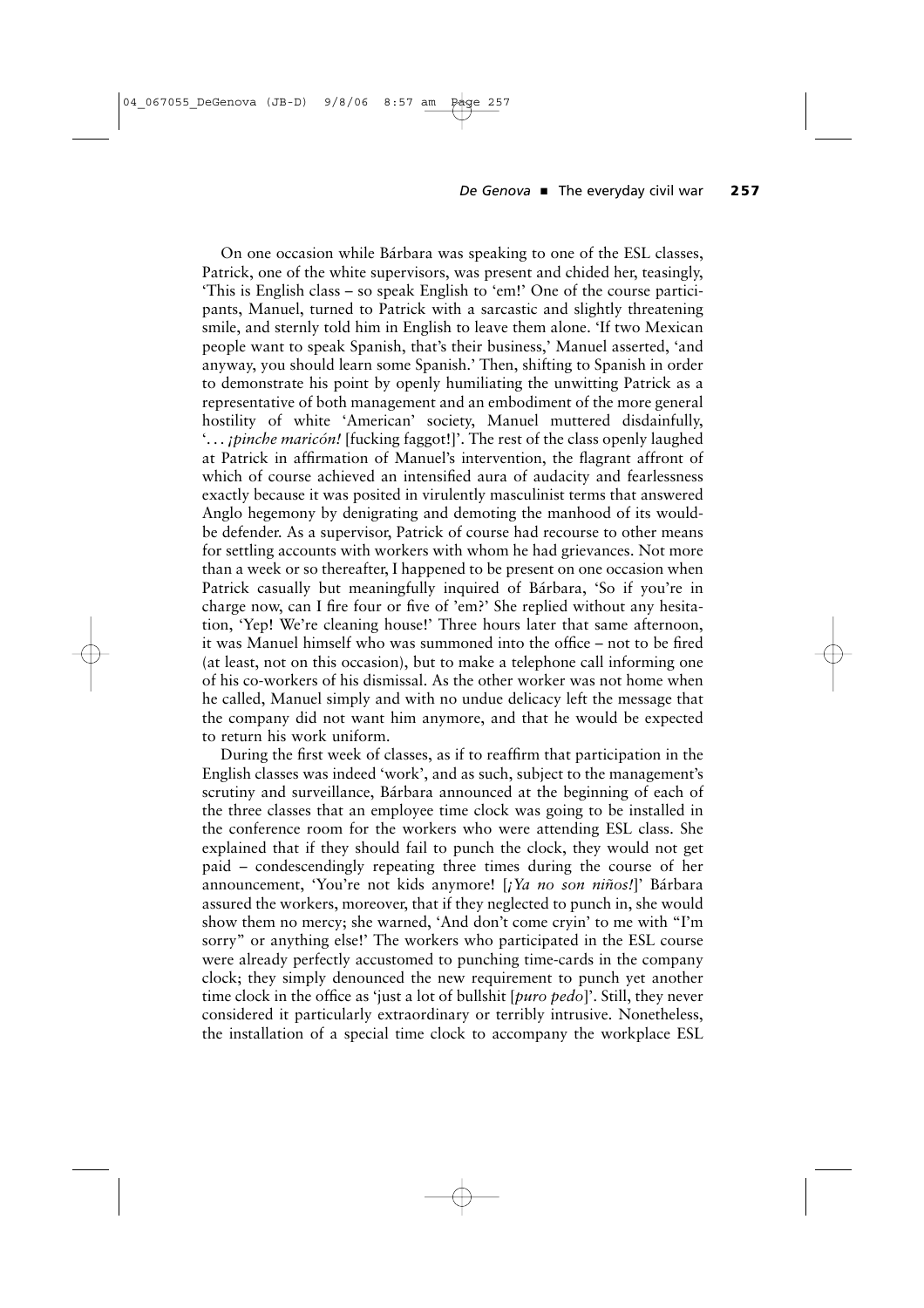courses was yet another technique by which management could, in effect, communicate to the workers: 'We, the management, control this English class. You, the workers, are here on company time. We pay for it, we pay you, and if you don't punch the clock, we'll cheat you out of your pay for class time. Even in the classroom, you're working for us, and under our control.' Thus, from the very beginning of my time teaching at Caustic Scrub, there developed a contest over space between the local management and the workers' ESL classes. Notably, with recourse to trivializing the workers' grievances as little more than plaintive 'bitchin', imploring them to not "come cryin'" with excuses or apologies, and infantilizing them with the chastisement that they were "not kids anymore", Bárbara brusquely assumed the double-breasted mantle of managerial paternalism and contemptuous suspicion, articulated in the familiar idiom of a pronouncedly masculinist disdain for the working men whom she depicted variously as women or children.

Predictably, the struggle over control of the space of the classroom quickly manifested itself as the basis for an increasingly bitter antagonism between Bárbara and myself. Bárbara later made her position quite plain: 'You need to understand – this is a business. This is not a classroom.' I complained about repeated interruptions of my classes and management's continuous practice of sporadically keeping workers out of class for production and at times, spontaneously removing them from the classroom to meet the needs of an unanticipated job, after class had already begun. 'If we need to, I can cancel class completely!' Bárbara declared confidently and definitively, 'Production comes first before anything else – before any of *this*!'

#### **The conundrums of 'human nature'**

Soon thereafter, William, the vice president from Caustic headquarters, visited the plant and initiated a meeting that involved the three of us, as well as Mike, the white supervisor. William had already been briefed by my supervisor, and had already consulted with Bárbara in advance of the meeting. From the very first question that William posed to me, it became still more manifest what the crux of the issue was for Bárbara:

Have you heard any talk in the classes about how it is for them [the workers] out there [on the job] – any bitchin'? We know that, a lot of times, they like to start talkin' about how terrible they have it ... and you know, we don't do anything to put anybody at risk. Those are dangerous chemicals out there and we do everything we can to make it safe for them. Even when I come – and they know I'm corporate and I've come from headquarters – they come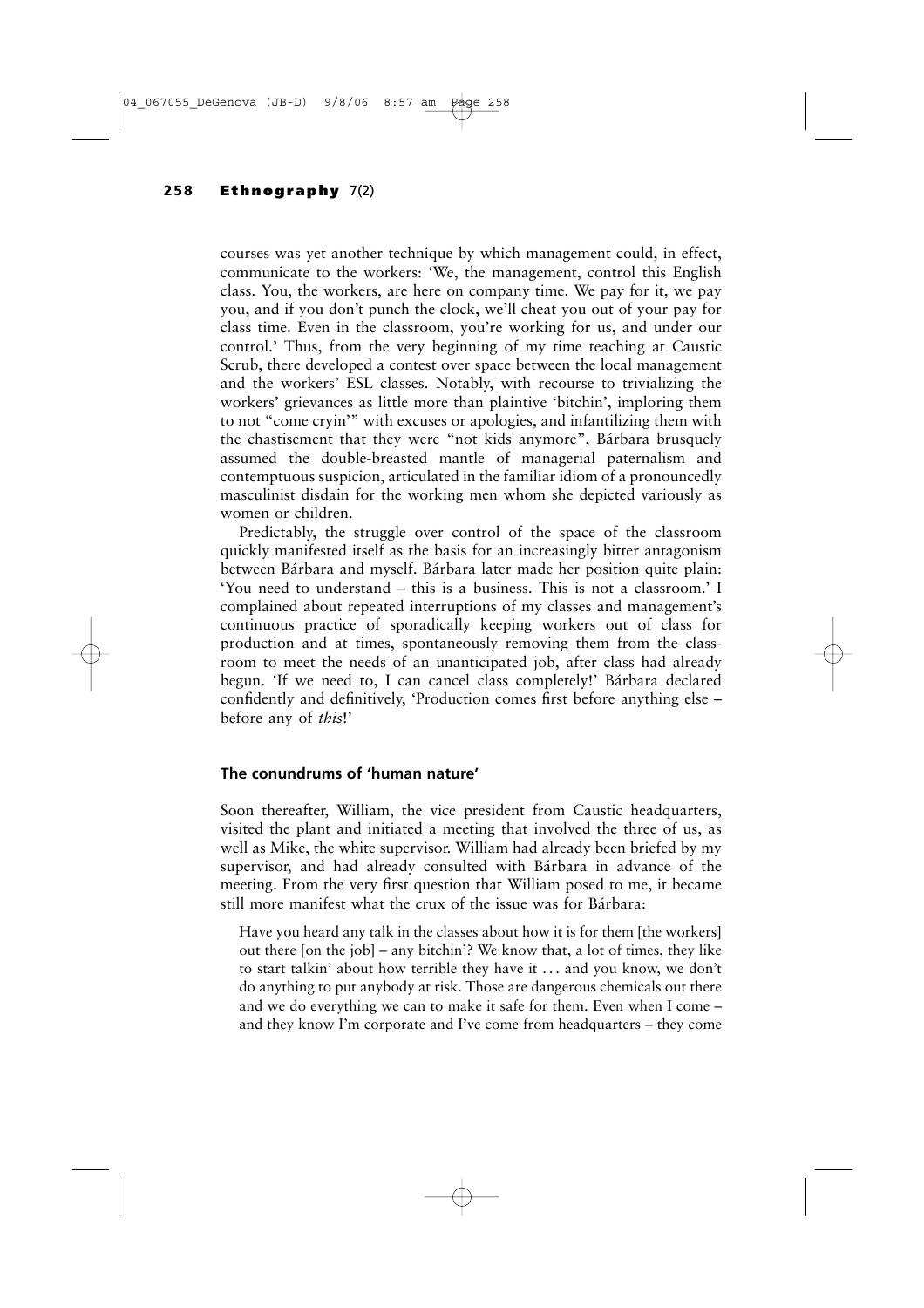runnin' to me to tell me all their problems. Nobody comes to say, 'Hey, we really appreciate that you give us a job and pay us,' or anything like that ...

At the heart of Bárbara's hostility to the ESL courses was her suspicion, communicated to me from the very beginning of the courses and reiterated in William's remarks, that the workers might be using the classes to discuss their grievances against management and the conditions of their exploitation. Disingenuously, I assured William simply, 'No, there wasn't any of that. These are just English classes, after all.' That William himself directly addressed these concerns to me, however, seemed to convey that I myself may have been under suspicion. In effect, I had apparently failed to fulfill my own ascribed 'surveillance' function. William continued:

Well, if you do happen to hear anything that just doesn't sound right, like 'I had to hang upside-down by my shoestrings to clean a tank' – ya know, anything that just doesn't sound right – *just let us know what they're tellin' you*, because that kind of thing shouldn't happen. But I don't think they should be using class time to have a bitch session – so that stuff shouldn't ever take up more than five minutes of class, because this isn't the place for that ... But ya know, we have a new parent company, a new owner, and they've told us safety is the top priority, so we have to pay a lot of attention to these things and be very careful.

William seemed intent to uphold Bárbara's 'legitimate' managerial concern that the workers' discussion of their grievances in class was inherently subversive, and to affirm that I ought to be answerable to the requirement of safeguarding management's interests.

In explicit relation to the new corporate agenda, William performed for me his obligatory interest in workplace safety. In order to maintain a semblance of compliance, I mentioned that my job, as a workplace English teacher, did of course include discussing safety warnings and equipment. 'It did come up that on the night shift, when there's less supervision, there tends to be less precaution,' I added, 'but that seemed pretty normal to me, I didn't think much of it.' In saying this, I had inadvertently provided William with an occasion to blame safety violations on the workers:

Well, I just don't understand why they wouldn't use the protective equipment. It's for their own good, it's in their own interests to do it. Even I had my arms swell up yesterday by going out there cleaning tanks with them – and that's through the shirt sleeves, mind you! So I can't see why they wouldn't use it, but I guess that's just human nature, I don't understand it, but that's how it is.

Staging for me his own brief foray into the labor process and his intimate knowledge of the swollen arms and inflamed flesh that came with cleaning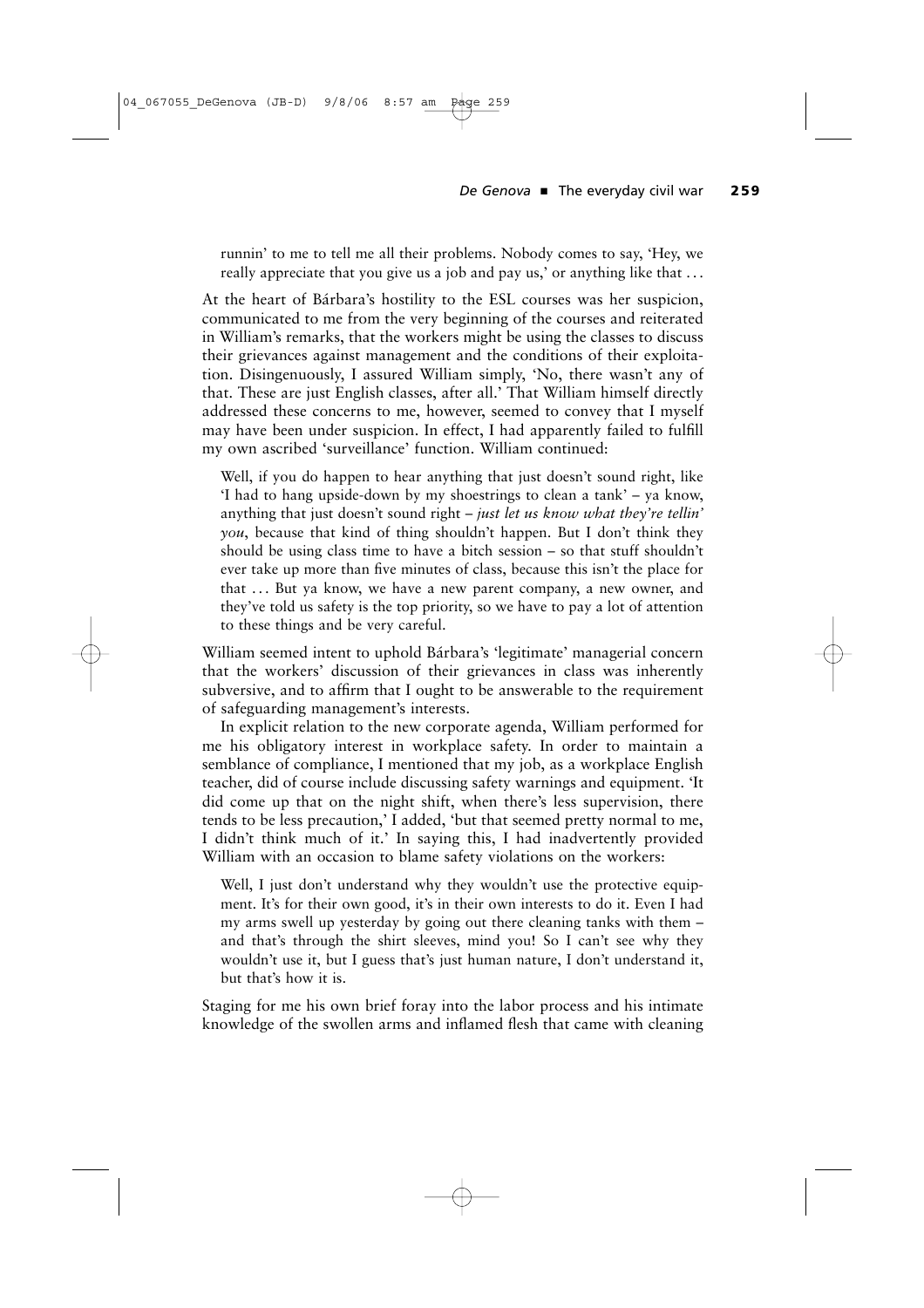dangerous chemicals out of industrial tanks, William's recourse to an invocation of 'human nature' (that tell-tale article of faith of all bourgeois ideology) now confirmed that his principal purpose was to absolve the company of responsibility for the workers' stubborn and unthinking indiscretions.

Following the cue that it was now time to decry the capriciousness of 'human nature', and with specific reference to my mention of the night shift, Mike (the supervisor) changed the subject to what he called 'shift animosity', or 'jealousy' between the different shifts. In his experience, such invidious selfishness and petty competitiveness was true of all tank-cleaning operations, because it had also been true in one other place where he had worked. Mike confessed that he himself had felt the same way. 'One shift always thinks they have it the worst, and the other two shifts don't do anything,' he reflected, 'Then, if you change shifts, you realize it ain't true ... but you can't get around it – one shift will always hate the other one!' Implicitly, Mike was making a more general claim. He contended that differences, in and of themselves, automatically generated divisions and conflict, and that such animosity was simply a natural and immutable fact of life. Bárbara returned our discussion to the topic of workplace safety, however, intent to confirm indeed that the workers brought hazard upon themselves. 'If they could get away with doin' it in their underwear', she declared, 'they would!' Mike and Bárbara both supplied a variety of colorful examples of occasions when each had shown up at Caustic by surprise, during their off-hours, and purportedly found workers without any shirts on, or only t-shirts, or saying 'I don't have anymore work pants, so I need to wear jeans,' or coming to work in denim cut-off shorts with their work boots, announcing, 'I'm ready for work.' William shook his head with condescension at the pitiful thought of it: 'I just can't see why they wouldn't want to be fully covered – no matter how hot it is! – because those chemicals can really burn you!' Clearly, according to the management, these people truly were their own greatest safety hazard.

William had expressed an interest in 'observing' one of my classes, and so he stayed and we had a few moments to chat. As Bárbara and Mike left the room, William suggested he could make a list for me of terms he thought would be helpful for my ESL curriculum, terms that had occurred to him during his tank-cleaning foray the day before. In addition, as if to confirm for me that he was genuinely sympathetic to the Mexican/migrant workers' plight, he shared with me that he had 'picked up some little bits of tankcleaning Spanish' when he had previously worked in the management of another company in Houston. 'Everyone working there was Mexican,' he explained, 'You know, they were almost all family, lots of cousins and everything. It was real nice, everybody got along really well there.' Through his emphasis on workplace harmony, however, William inadvertently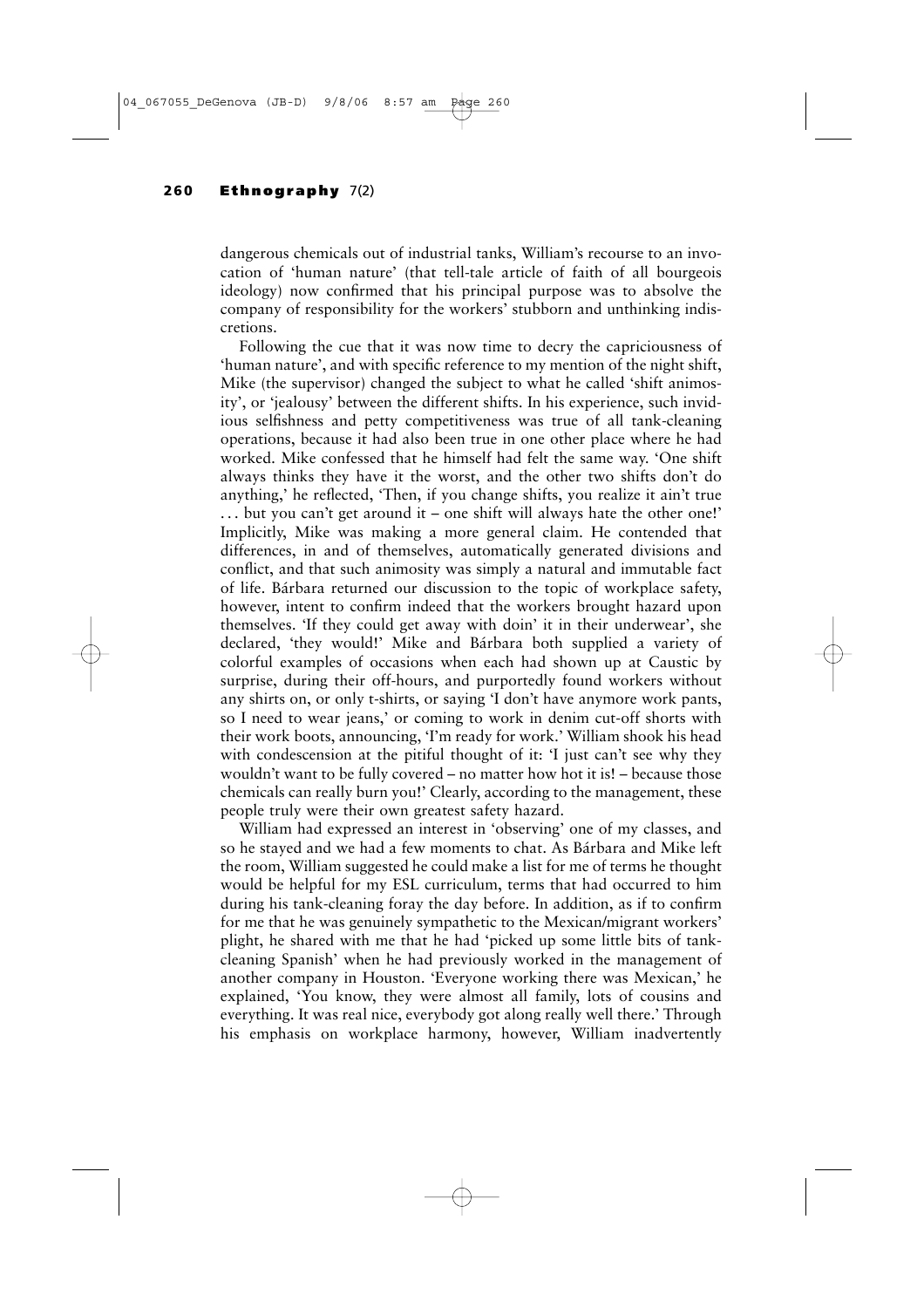acknowledged that hiring many members of extended family networks was a strategy that had proven to have its benefits for management. As the time neared for the class to arrive, I tried to dissuade William from sitting in on the class. Although he was 'of course' welcome, and there was 'no problem', I expressed my concern that his presence would most likely be intimidating for the course participants, and that it might be counter-productive, that his presence might cause the workers in the class to freeze up and keep quiet, fearful they were being scrutinized. William acknowledged that this could be an issue:

Yeah, you know, yesterday, I was having a really nice time working with one of these guys out there, and he could express himself in English pretty good. But he knew I was in from corporate headquarters, so at one point they needed him to move a truck, and from that moment on, I didn't see him again for the rest of the day.

When the class came in and saw William in the room, indeed, their faces fell immediately and William could see that my concerns had been warranted so obviously that he decided to leave. As soon as he left, one of the course participants, Javier, said, 'That's the big boss from the company. He's here to check up on us – make sure we're doing everything right.'

#### **Civil war as usual**

The continued dispute over the space of the conference room, however, was now going to be 'resolved' by relocating the classes to another room, beginning the following week. As it turned out, this new and purportedly 'better' location was a dingy supply room, situated directly above the production area. Among the countless deficiencies of the new location (from an educational standpoint), the incredible clamor of the adjacent tank-wash was plainly insupportable. When I informed Bárbara that it was unsatisfactory because of the unbearable noise and insisted that we could not stay there, she told me, 'You're bein' just a little too *particular*.' Bárbara's arching inflection and emphatic and exaggeratedly articulate pronunciation of the word 'particular' seemed plainly to insinuate that my concern for a reasonably comfortable and clean setting for the classes revealed a kind of idiosyncratic and irrationally fastidious – and by implication, *queer* – preoccupation on my part, and to suggest in other words that my persistent complaints were not only irritating but shamefully unmanly. She continued, now more brusquely, 'You know, you're here to do us a service – not the other way around!' As far as the noise was concerned, she said dismissively, 'They should be used to the noise more than anybody, they work right underneath it all day . . . You ain't tellin' me nothin' new, we used to run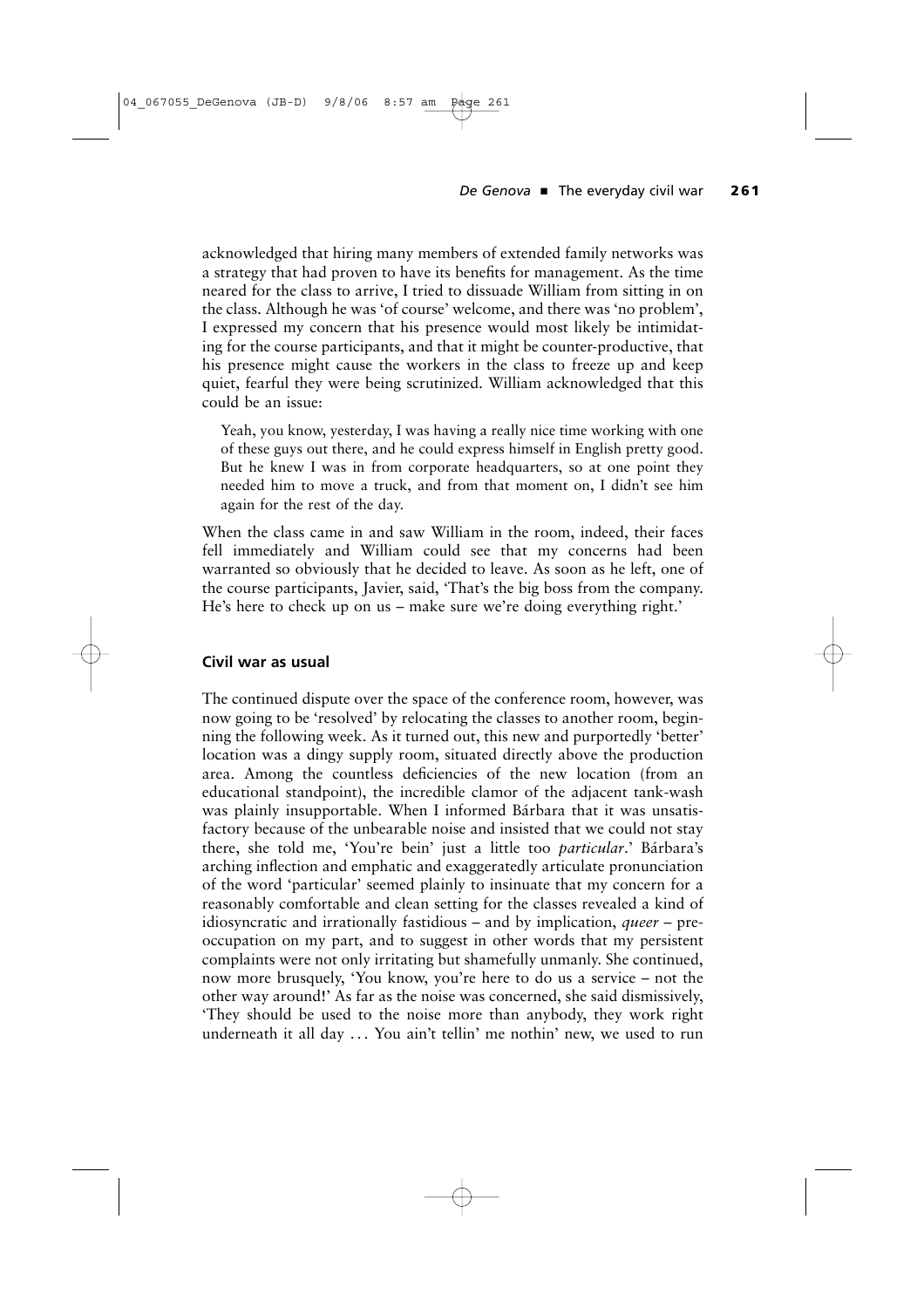the whole office outta there. You just gotta get used to it.' The mandate that I would simply have to get acclimatized to the blunt and grueling everyday realities of this industrial workplace – the dirt and clutter, and above all the intractable noise – again operated to imply that my professional credentials and university training had evidently left me illprepared for the worldly rigors of a place like Caustic Scrub, and to insinuate a presumably disgraceful delicacy in my temperament that might well reveal a more fundamental deficiency of my masculinity. At the commencement of the next class session, later that same afternoon, Bárbara asked me to leave the room. She closed the door, and then returned to announce, 'They said it's not a problem, they'll just stay here because they're happy to have class no matter where we put it.' Incensed, I replied, 'You can't just march in there and intimidate people and think the problem's gonna be settled!' Our feud resumed, and this time, I felt compelled to directly call upon William to stop Bárbara's obstructions. After I contacted William at corporate headquarters, the classes were relocated with no further ado, back to the conference room in the office.

Returned to our original location, we appreciated anew some of the 'luxuries' of the conference room – including a coffee maker, and occasionally some leftover lunch spreads from catered managerial meetings. On our first day back, there were cookies on the counter that probably belonged to someone who worked in the office. Manuel helped himself, and others teased him that he might get caught in the act of this transgression. Manuel replied, defiantly but matter-of-factly, and also pedagogically, 'It's the product of our labor – all of this is the product of our labor.' Somewhat startled, I seized the opportunity to teach Manuel's critical insight in English, and wrote it on the chalkboard. 'Watch out, Nicolás', Mateo said, now in a more conspiratorial tone, 'Doug will come in here and say we're all a bunch of communists!' I agreed, and we all laughed as I erased it. 'We'd better be careful what we say in here,' Manuel then remarked, only half-jokingly, 'because maybe they have a tape recorder hidden somewhere under the table!' Inasmuch as the management had repeatedly suggested that my designated role would be to serve in the dubious capacity of intermediary between the workers and their bosses, in the service of the company's monitoring of the workers' discontent, the prospect of management's surveillance hardly seemed preposterous. The workers' light-hearted jokes, however, served more fundamentally to underscore the sheer absurdity of the company's compulsion to control every aspect of their working lives in the plant. Nevertheless, in this sporadic and fragmentary manner, we intermittently managed to cultivate this fragile and beleaguered space for the ends of a critical dialogue about the workers' everyday struggles in relation to the company's over-arching imperative to subordinate their labor for the purpose of maximizing productivity and profits.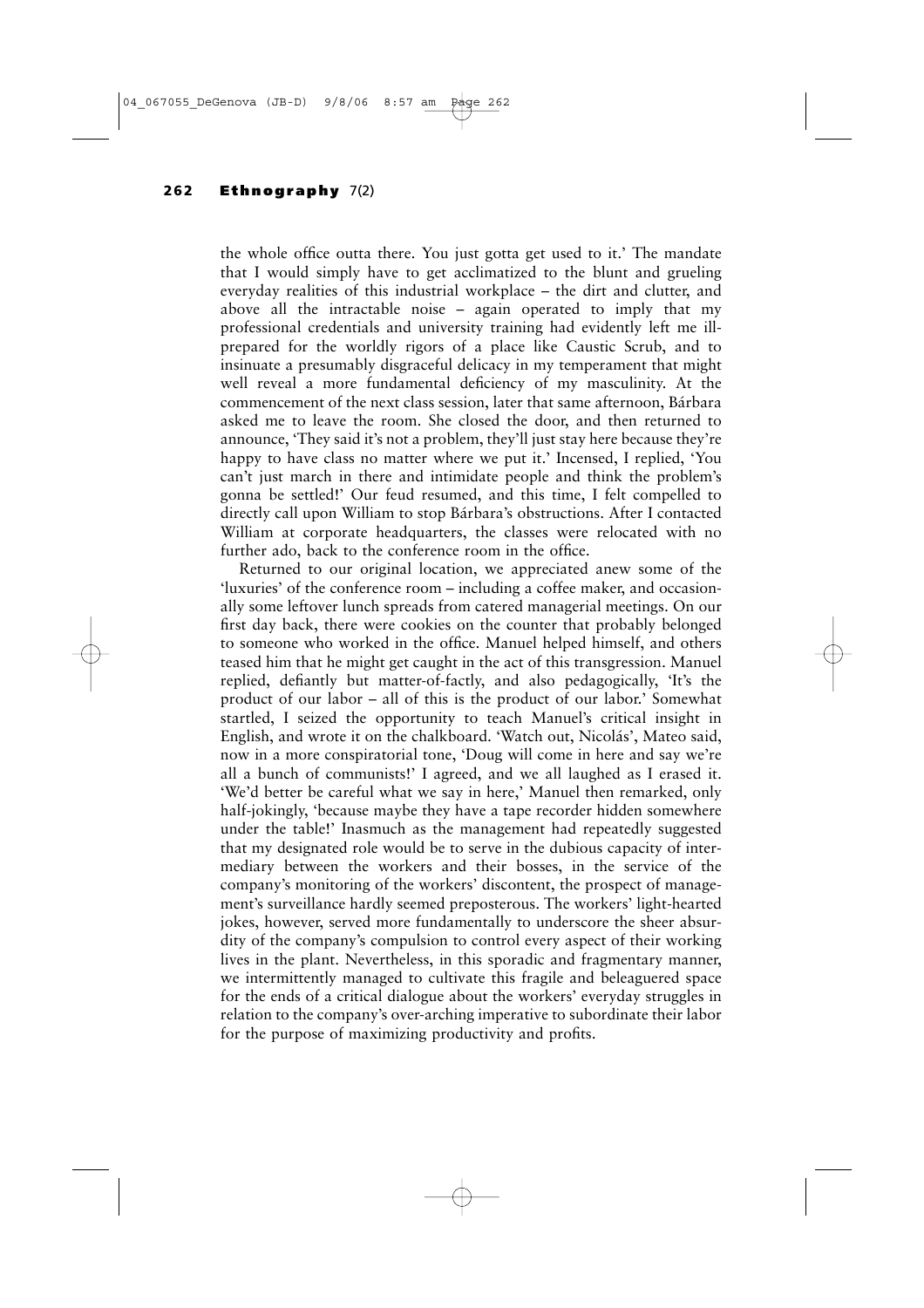#### **A critical knowledge of everyday life**

Beyond the space of the classroom – indeed, beyond my modest ethnographic endeavors altogether – the Mexican/migrant workers at Caustic Scrub were immanently involved in the continuous, albeit inevitably partial, elaboration of a critical knowledge of their laborious everyday life. Notably, such 'a critical knowledge of everyday life . . . not satisfied with merely uncovering and criticizing this real, practical life in the minutiae of social life [but rather] able to pass from the individual to the social . . . and vice versa' – these are precisely the terms in which Henri Lefebvre distinguished the very substance of Marxism (1991 [1947]: 148). Indeed, rather than presume to be an all-encompassing study of a discrete and identifiable 'community' or the authoritative representation of a 'culture', the aim of all of my ethnographic work has been to suggest some of the ways that Mexican/migrant experiences of racialization, illegalization, and labor subordination provide a crucial standpoint of critique from which to interrogate global capitalism, US imperial power, the US nation-state, and white supremacy (De Genova, 2005; De Genova and Ramos-Zayas, 2003).

This article began with a theoretical claim underscoring the extent to which all ethnographic research fundamentally demands a critical analysis of capitalist class relations and the dynamics of the capital-labor relation in the immediacy of everyday life. It is nonetheless only with recourse to the irreducible specificities and contingencies of history – history both as a coagulation of legacies from the past and as it is lived and made in the present – that we may come to understand the particular ways that the capital-labor relation has been imposed and maintained, and that the general terms and conditions of capital accumulation have been and continue to be fought out by real human actors in particular places and times. Arguably, ethnography's immersion in the seemingly prosaic textures of the everyday is a methodological technique distinctly well-suited to the task of excavating such struggles as they are made in the ever-fleeting present, as lived historicity. By examining in close ethnographic detail some of the crucial fault lines that defined the predicament of Mexican/migrant workers in an industrial workplace in Chicago, this article has sought to demonstrate the significance of the constitutive role of labor within and against capital as a central concern for critical ethnographic social inquiry. For workers at Caustic Scrub (as well as other workplaces where I was employed and realized my ethnographic research), their most visceral sense of the meaningfulness of their experiences as specifically *Mexican* migrants – prominently including the discrimination and abuse they experienced on the basis of their (often undocumented) immigration status, their Spanish language, and their manifold racializations – were effectively inextricable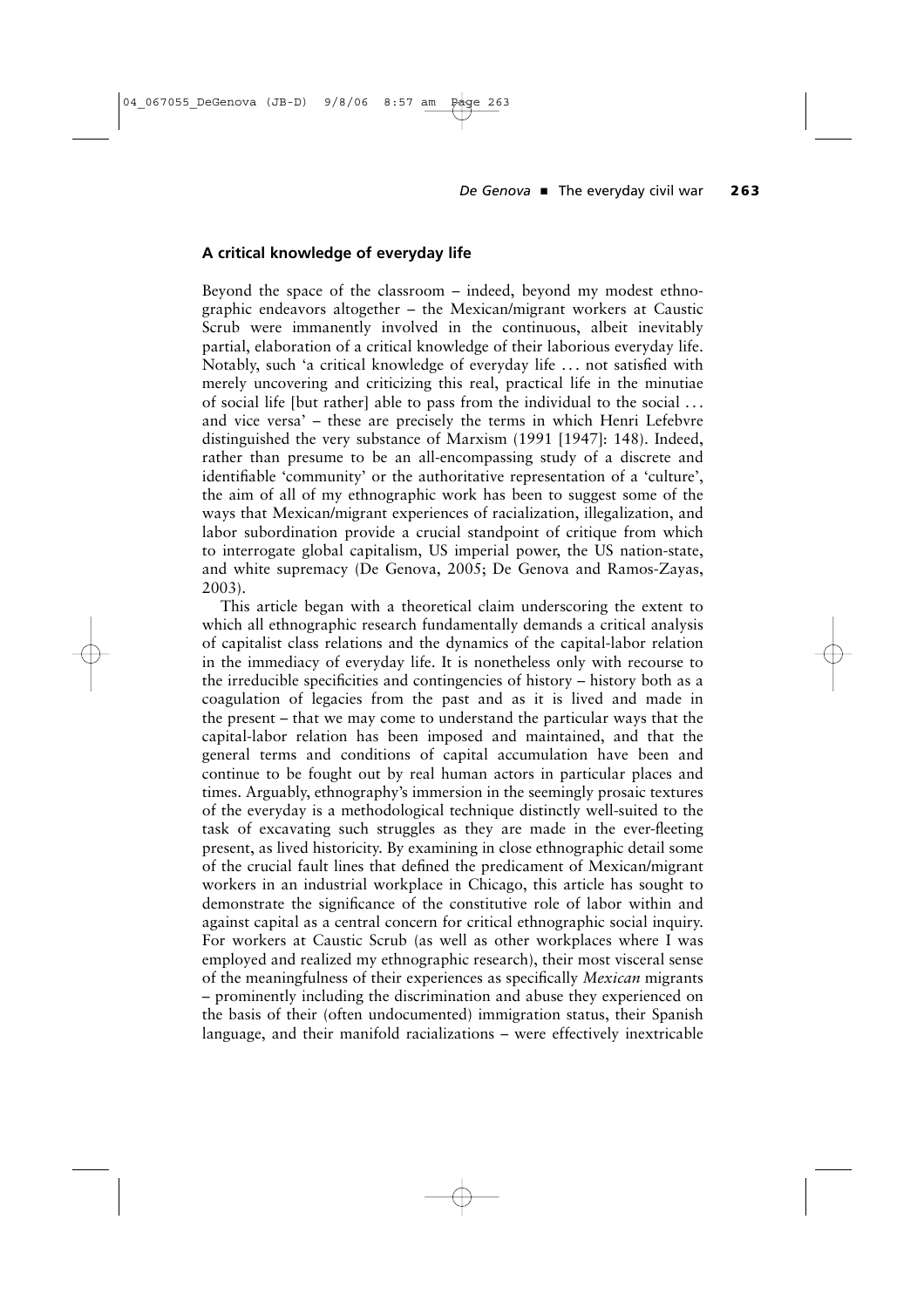in practice from their exploitation as workers. Moreover, the workers' everyday struggles at Caustic Scrub (re)produced and also transformed the immanent conditions of possibility for both their subordination as labor *for* capital as well as their apparently mundane but nonetheless intractable insurgencies as labor *against* capital – as historical subjects *making* history; in other words, racialized migrant workers actively participating in the ongoing reconstitution of their social world. Ethnography, similarly, must cultivate and sustain its potential role as an insurgent intellectual and political project, forging its own distinctive labor both within and against the material and practical horizons of the global regime of capital accumulation.

## **Notes**

- 1 This company name as well as all personal names in the ensuing text are fictive. Due to the fact that some of the people who were my interlocutors in the larger research project are vulnerable to the punitive legal recriminations that could be brought to bear upon their undocumented immigration status, I have chosen to protect the anonymity of the people depicted here. Likewise, in the interests of protecting myself legally against any possible charges of breach of contract or confidentiality on the part of this company, where I was indirectly employed, I have opted to exclude or alter any extraneous details that could serve to identify this particular workplace.
- 2 For a more extended discussion of the politics of workplace 'training' and second-language learning in a context of racialized migrant labor, see De Genova (2005: 13–55).
- 3 Throughout the ensuing text, the term *Mexican/migrant* refers to people who have migrated from Mexico to the United States. When the category *migrant* is deployed here, it should not be confused with the more precise term *migratory*; rather, the term *migrant* is intended to do a certain epistemological work – in other words, to serve as a category of analysis that disrupts the implicit teleology of the more conventional term *immigrant*, which is posited always from the standpoint of the (migrant-'receiving') US nation-state (De Genova, 2005). Regardless of their various legal statuses and heterogeneous migration histories, Mexican migrants in Chicago virtually never used the terms *Mexican American* or *Chicano/a* for self-identification; the pervasive categories were *mexicano/a* in Spanish or *Mexican* in English, and this was likewise the case for Mexicans born or raised in the United States, hence the persistent *migrant* qualifier.
- 4 From the standpoint of management in this notoriously alienated and polarized workplace, this was a welcome instance of what is widely known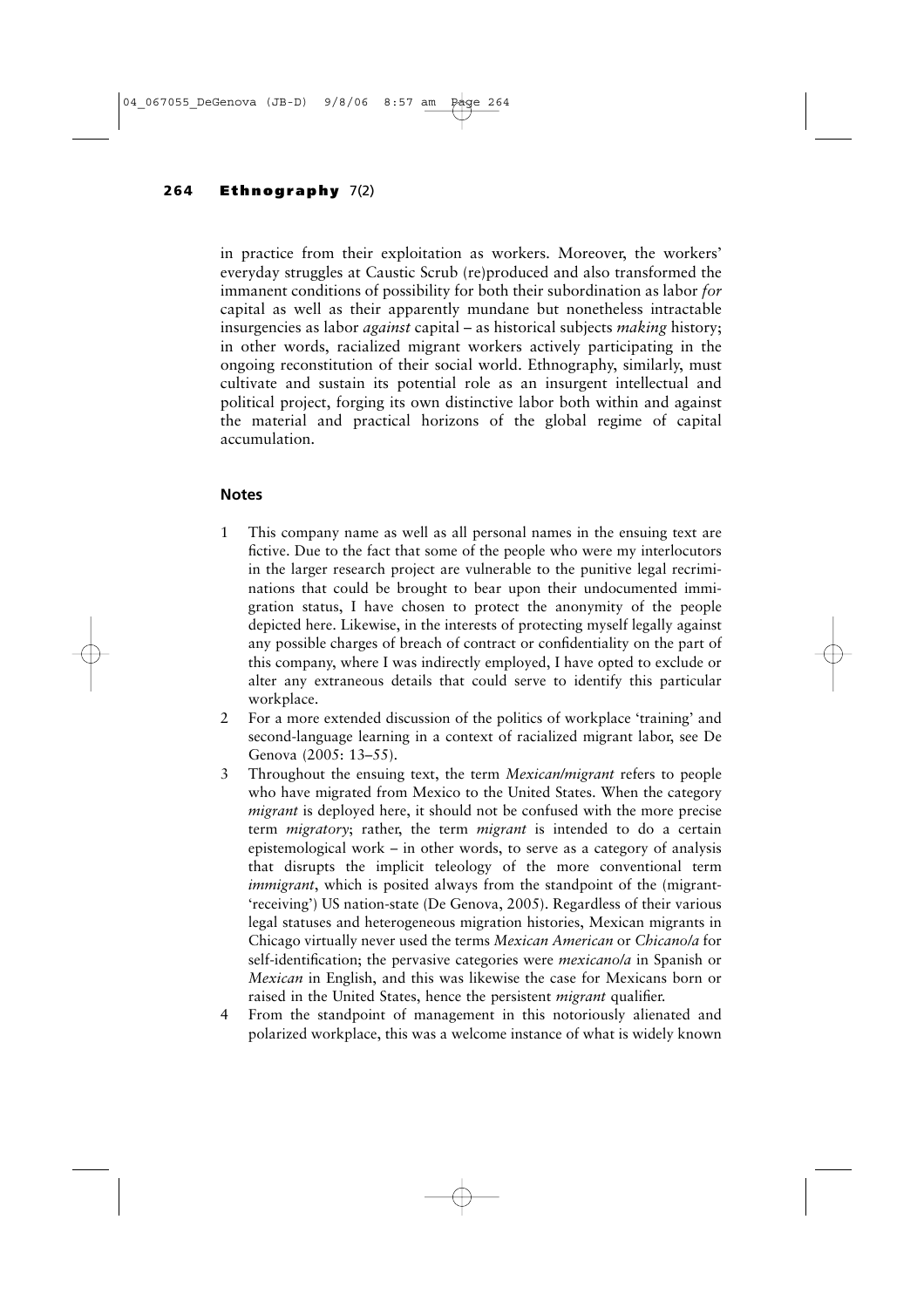in industrial sociology as a 'Hawthorne effect'. Based upon the 'human relations' research in the 1920s conducted by Elton Mayo and his associated researchers at Western Electric's Hawthorne Works (previously located in Cicero, Illinois, a working-class suburb adjacent to Chicago's western municipal limits), a 'Hawthorne effect' is understood to be a mitigation of workers' discontent or sense of alienation that occurs simply because they have been made to feel as if management is actually interested in their wellbeing (Mayo, 1933; cf. Braverman, 1974). Although Burawoy (1979b: 236–7) has incisively critiqued this recourse to a virtually metaphysical 'missing link', he nevertheless marshals the reinterpretation of Mayo's study to posit crucial questions about the historically specific managerial organization of coercion and consent and the consequences of these relations for productivity, as well as the conceivable impact of social or environmental factors beyond managerial control altogether.

- 5 'Gang-banger' was the ubiquitous term used in English to refer to street gang members in Chicago, and is deployed here to convey the colloquial sense of the US-specific Spanish-language neologism, '*ganguero*'. For a related discussion of this remark in terms of its implications for the racialized and generational politics of pan-Latino identification, see De Genova and Ramos-Zayas (2003: 95–106).
- 6 Because my employment at Caustic ended shortly thereafter, I was never able to verify whether or not the company succeeded in the long run to actually transition to an English-dominant labor process, which would have likely translated into a distinctly less preponderantly Mexican/migrant workforce in the Chicago plant.
- 7 For a more extended discussion of Mexican migrants' understandings of the necessity of learning English as a matter of self-defense, see De Genova (2005: 13–55).
- 8 For an extended analysis of Mexican/migrant equations of 'American' national identity with racial whiteness, see De Genova (2005: 167–209).

## **References**

- Bonefeld, Werner (1995) 'Capital as Subject and the Existence of Labour', in Werner Bonefeld, Richard Gunn, John Holloway, and Kosmas Psychopedis (eds) *Emancipating Marx: Open Marxism 3*, pp. 182–212. East Haven, CT: Pluto Press.
- Bourdieu, Pierre (2001 [1998]) *Masculine Domination* (Richard Nice, trans.). Cambridge: Polity/Blackwell Publishers.
- Braverman, Harry (1974) *Labor and Monopoly Capital*. New York: Monthly Review Press.
- Burawoy, Michael (1976) 'The Functions and Reproduction of Migrant Labor: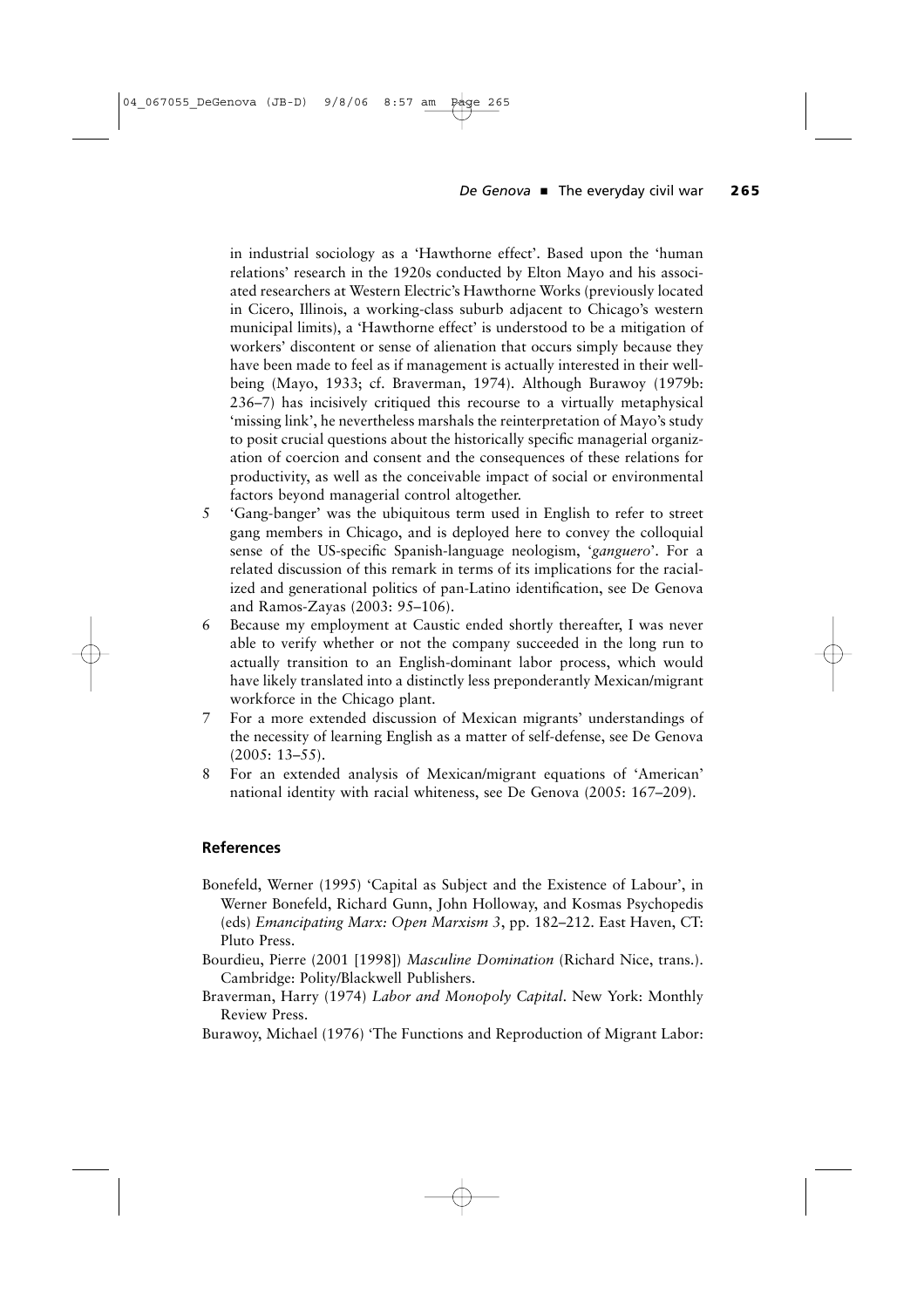Comparative Material from Southern Africa and the United States', *American Journal of Sociology* 81(5): 1050–87.

- Burawoy, Michael (1979a) *Manufacturing Consent: Changes in the Labor Process Under Monopoly Capitalism*. Chicago, IL: University of Chicago Press.
- Burawoy, Michael (1979b) 'The Anthropology of Industrial Work', *Annual Review of Anthropology* 8: 231–66.
- De Genova, Nicholas (2005) *Working the Boundaries: Race, Space, and 'Illegality' in Mexican Chicago*. Durham, NC: Duke University Press.
- De Genova, Nicholas and Ana Y. Ramos-Zayas (2003) *Latino Crossings: Mexicans, Puerto Ricans, and the Politics of Race and Citizenship*. New York and London: Routledge.
- Holloway, John (1995) 'From Scream of Refusal to Scream of Power: The Centrality of Work', in Werner Bonefeld, Richard Gunn, John Holloway, and Kosmas Psychopedis (eds) *Emancipating Marx: Open Marxism 3*, pp. 155–81. East Haven, CT: Pluto Press.
- Lefebvre, Henri (1991 [1947]) *Critique of Everyday Life*, *Volume One*. New York: Verso.
- Marx, Karl (1976 [1867]) *Capital: A Critique of Political Economy, Volume One*. New York: Penguin Books.
- Mayo, Elton (1933) *The Human Problems of an Industrial Civilization*. New York: Macmillan.
- Ong, Aihwa (1987) *Spirits of Resistance and Capitalist Discipline: Factory Women in Malaysia*. Albany: State University of New York Press.
- Pateman, Carole (1988) *The Sexual Contract*. Stanford, CA: Stanford University Press.
- Peña, Devon G. (1997) *The Terror of the Machine: Technology, Work, Gender, and Ecology on the U.S.–Mexico Border*. Austin: Center for Mexican American Studies/University of Texas Press.
- Salzinger, Leslie (1991) 'A Maid by Any Other Name: The Transformation of "Dirty Work" by Central American Immigrants', in Michael Burawoy et al. (eds) *Ethnography Unbound: Power and Resistance in the Modern Metropolis*, pp. 135–60. Berkeley: University of California Press.
- Salzinger, Leslie (2003) *Genders in Production: Making Workers in Mexico's Global Factories*. Berkeley: University of California Press.
- Trexler, Richard C. (1995) *Sex and Conquest: Gendered Violence, Political Order, and the European Conquest of the Americas*. Ithaca, NY: Cornell University Press.
- Willis, Paul (1977) *Learning to Labor: How Working Class Kids Get Working Class Jobs*. New York: Columbia University Press.